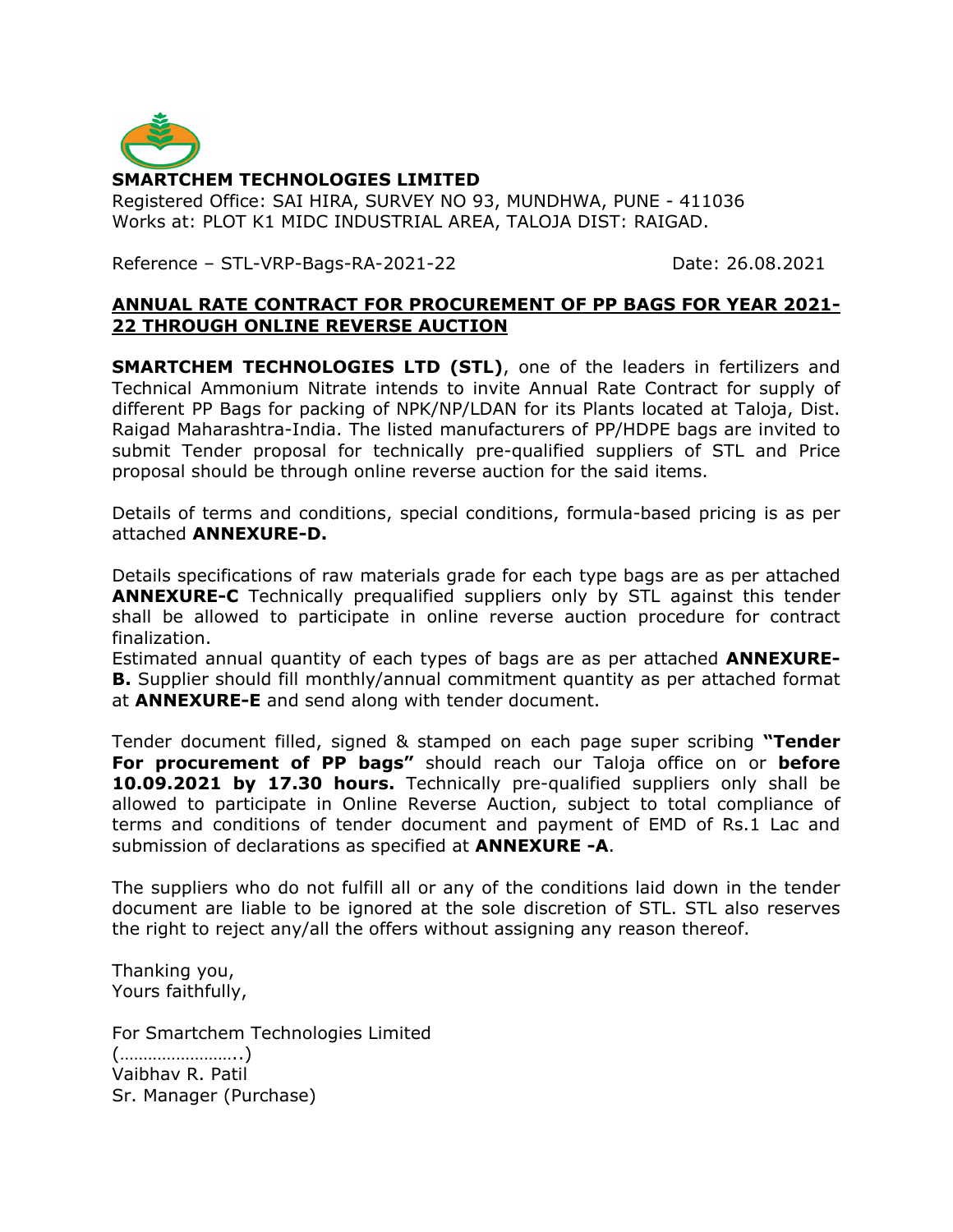#### **ANNEXURE-I SMARTCHEM TECHNOLOGIES LIMITED**

# **Reference – STL-VRP-Bags-RA-2021-22 Date: 26.08.2021**

## **Notice inviting Technical Tender For procurement of PP bags for year 2021- 2022.**

1. **Closing date & time:** 10.09.2021 at 17.30 Hours

2. **Tenders to be submitted to:** Vaibhav R. Patil (Purchase)

Deepak Fertilizers & Petrochemicals Corporation LTD. Plot K-1 Taloja Ind. Area. Taloja

Tender document duly signed and along with DD towards EMD received after the closing date and time will not be considered. STL will in no way be responsible for the tender document received late for whatsoever reasons.

However, in case of any help / clarification regarding this tender document, specifications you may contact any one of the following

officials:

| Name- Vaibhav R. Patil            | Name - Dr. Satish C Saini      |
|-----------------------------------|--------------------------------|
| Designation-Sr.Manager (Purchase) | Designation- HOD (QA/QC)       |
| Contact No. - 022 50684129        | Contact No. - 022 50684231,    |
| Email - vaibhavr.patil@dfpcl.com  | Email - satish.saini@dfpcl.com |

# **SPECIAL TERMS AND CONDITIONS.**

price (Rs/Kg) x 89 Gm

4.1 The procurement of bags will be done as per formula-based pricing as under. Raw material price (Rs/Kg) x weight of fabric/laminations /liners (grams)+ fixed conversion cost fabrics/liners (Rs/kg).

4.2 Raw material cost for **fabric for AN-PP Bags with liner** will be calculated as under RM price (Rs/Kg) x 89% of weight of fabric.

Raw material cost for **fabric for NP/NPK Bags without liner** will be calculated as under RM price (Rs/Kg) x 98% of weight of fabric. For Example: For AN-PP bags with liner If weight of fabric is 100 Gm, then Raw material cost for fabric will be equal to RM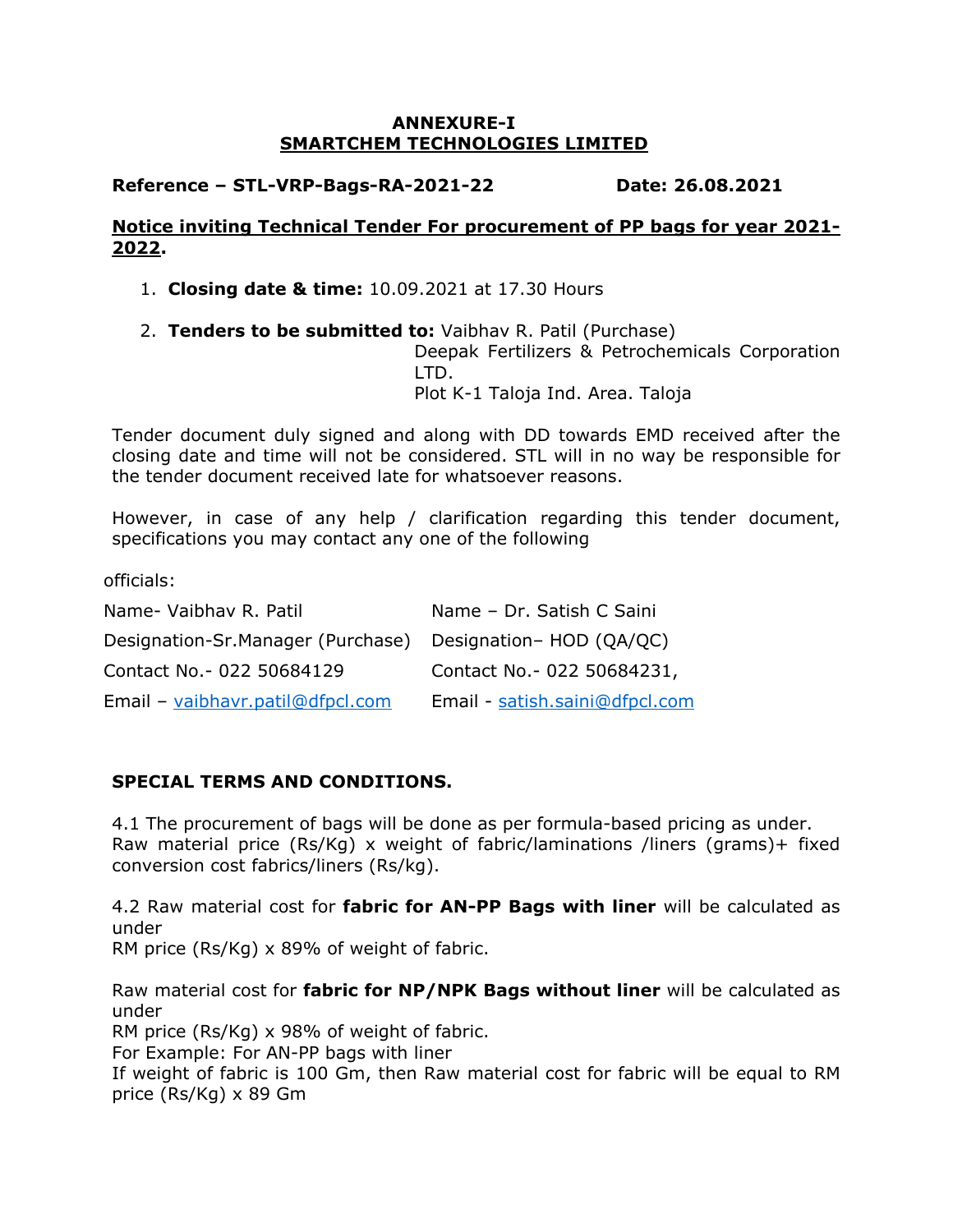For NP/NPK bags without liner

If weight of fabric is 100 Gm, then Raw material cost for fabric will be equal to RM price (Rs/Kg) x 98 Gm

4.3 The RM price will be Ex-Reliance work (Mumbai/Bhiwandi), net of GST prevailing as on 20th of previous month will be considered for current month supply of bag

(Example—RM price prevailing on 20th of Jul-21 will be considered for bag supply during month Aug-21).

4.4 Bidders has to quote only conversion cost per kg for bags and liners separately through online reverse auction and not to calculate or quote cost of each bag.

4.5 Conversion cost should consist of filler cost, manufacturing cost, Printing cost (including stereo & Ink), labor, profit, overheads, credit cost, loading, packing charges, freight, Unloading charges of bags, GST if applicable, etc...

4.6 IIP certification charges will be borne by successful bidders for all types of bags.

4.7 EMD amount of Rs.1 lakh to be submitted by technically qualified suppliers prior to auction by demand draft in favor of SMARTCHEM TECHNOLOGIES LIMITED, Mumbai.

The tenders without E.M.D. shall be liable for rejection. If for any reason the bidder withdraws his bid at any time prior to expiry of the validity period or refuses to execute the work/supplies after issue of the letter of intent/purchase Order, the amount of Earnest Money is liable to be forfeited. Earnest Money Deposit will not carry interest. E.M.D. of the unsuccessful participated bidders will be refunded as soon as possible.

4.8 Prequalified bidders should submit commitment quantity supply monthly/annually for each types of bags as per STL format along with tender document prior to auction.

4.9

a) The bidders are advised to read carefully all the terms and conditions of the tender

document which will form part of the contract.

b) If the Supplier give wrong information deliberately to create conditions for acceptance of the tender, the STL reserves the right to reject such tenders without assigning any reason and forfeit the EMD amount.

c) Not more than one tender will be submitted by one Supplier for the same work.

#### 5. **Scope of Work:**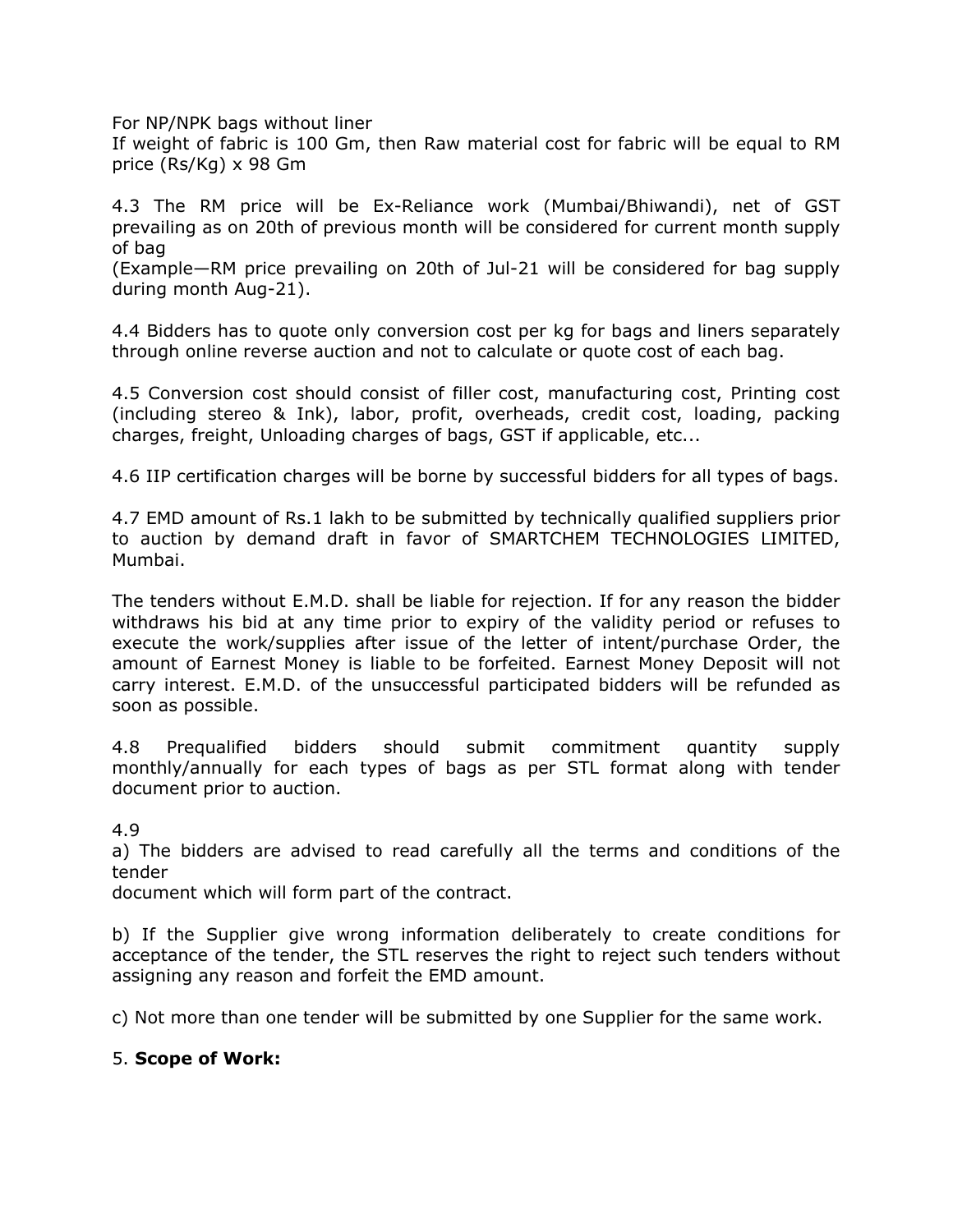5.1 Tenders are invited from manufacturer of bags for supply of different types of bags as per STL specifications/RM grades as per ANNEXURE C.

5.2 Printing of bags as per STL Artwork for each type of bags number of colours for printing ranges from Min 02 to Max 06 colours, flexographic printing varies from different types of bags.

5.3 Successful bidders have to ensure timely quality supply of bags as per STL schedule communicated to time to time.

5.4 Loading, transporting of bags to destinations assigned by STL will be in the scope of suppliers.

5.5 Assignment of this contract to any third party or supply of bags from third party is strictly prohibited and considered as breach of contract & may lead to imposition of penalty and /or termination of contract.

5.6 Annual Quantity of various types of bags mentioned in ANNEXURE -B is estimated quantity and may increase or decrease as per STL production requirement.

5.7 Quality inspection of bags will be done by STL on receipt, STL decision on quality of bags will be final and binding on suppliers. STL shall also have right to reject the consignment on basis of quality.

5.8 Inspection and testing method of bags will be conducted as per following standards.

a. Test method for determination of breaking strength of bags—IS 9755:2003 & IS 6192:1986.

b. Test method for determination of visual inspection, dimension & mass of bags IS 9755:2003 & IS6192:1986

5.9 Rejection of bags, if any, will be lifted within 7 (seven) days from rejection and replacement of these bags should be done on priority.

If Supplier fails to lift rejected bags within 30 days from date of rejection, STL will arrange for disposal of rejected bags without any liability or any compensation thereof to the supplier and the cost will be billed to the supplier.

5.10 For the rejected bags the Supplier shall be responsible for disposing/ scrapping the rejected bags by defacing, by putting crossing mark by paint on printed artwork. The Supplier shall not sale the rejected bags in open market without defacing the same.

5.11 Submission of a tender will be conclusive evidence to the fact that the Supplier has fully satisfied himself as to the nature and scope of work to be done, procedures, conditions of contract, local precautions & statutory compliances to be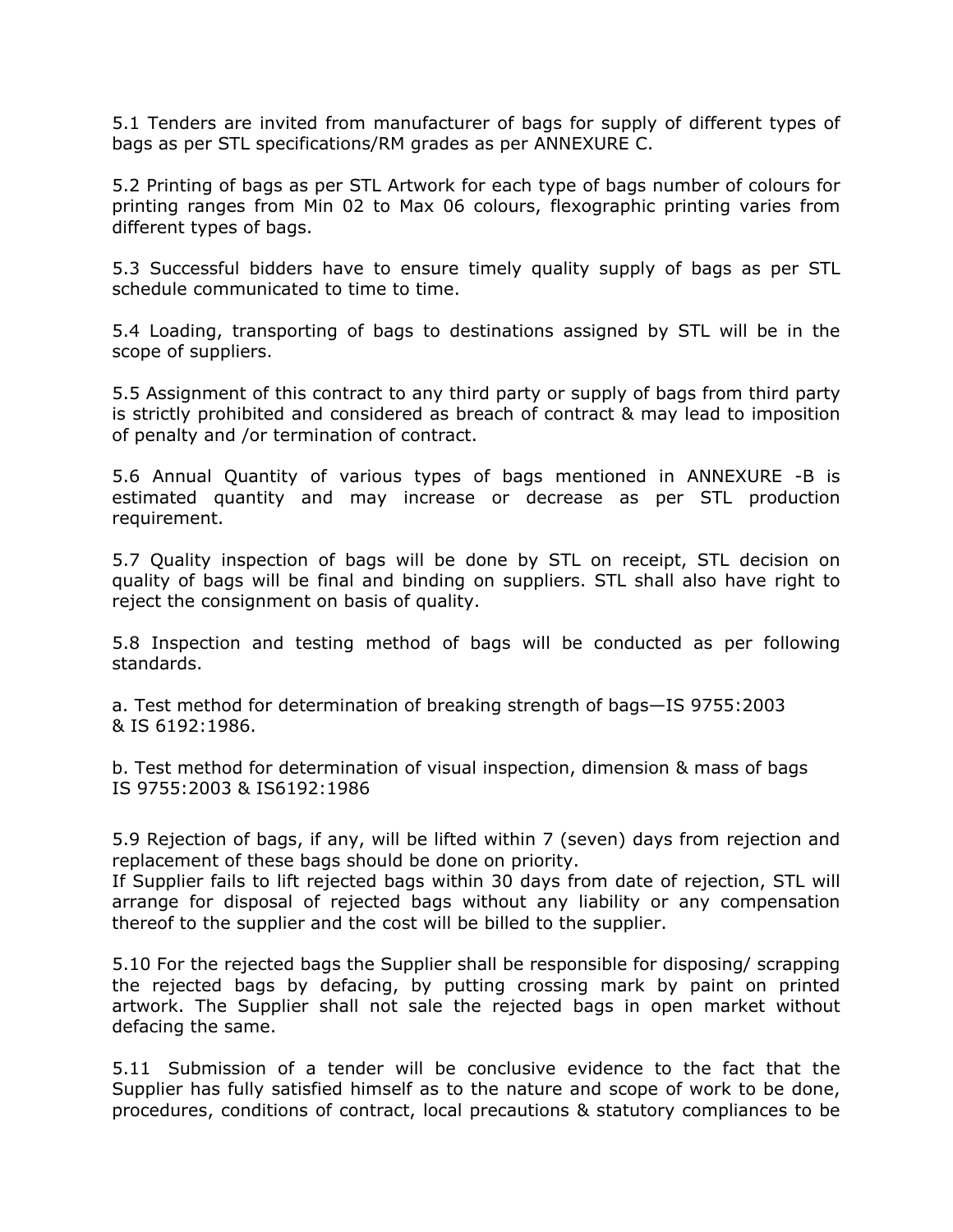ensured, security rules to be followed and all other factors affecting the performance of the contract and the cost thereof.

5.12 It will be obligatory on the part of Tenderer to sign the documents for all the component part on each page.

## **6.Duration & validity of contract:**

6.1 The period of contract shall be One (1) year from the date of award of contract/purchase order. However, the company may terminate the contract earlier without any notice if in the opinion of the Company the performance of the supplier is not satisfactory or in the event of breach of contract terms and condition, force majeure or at convenience.

6.2 The period of contract may be extended for further period of three (03) months with same terms and conditions which will be at the sole discretion of STL.

6.3 The rates quoted shall be firm during the entire period of the contract and no escalation, whatsoever, on any account would be considered except on account of increase/ decrease in the prices of raw materials as per formula-based pricing mention in ANNEXURE D.

#### **7. Commencement of work:**

The Supplier(s) shall start supplying of bags within 25 days from the date of Contract/ purchase order issued by STL and thereafter as per schedule communicated from time to time by STL during contract period as per specified delivery date in the PO/email.

#### **8. Payment terms:**

a. A clean credit of 90 days from date of receipt of goods at STL end for nonregistered MSME vendor and 45 days credit from date of receipt of goods at STL end for MSME registered vendor. Payment shall be released by **RTGS** (Real Time Gross Settlement) **or EFT** (Electronic Fund Transfer). Successful suppliers shall provide the requisite details of their Account No., Cancelled Cheque, Name & Branch code of Bank, Acceptance to STL for release of payment.

b. **Penalty Clause:** If the Supplier fails to fulfill the contract or any part thereof within the period prescribed for such completion, STL shall have any of the following options, at its sole discretion.

i) **LATE DELIVERY:** The Supplier shall be liable to pay late delivery penalty charges of 0.5% per week delay from agreed delivery date (Through email communication. If there is a change in delivery schedule further to the earlier communication, later one will supersede previous one) or part thereof for the value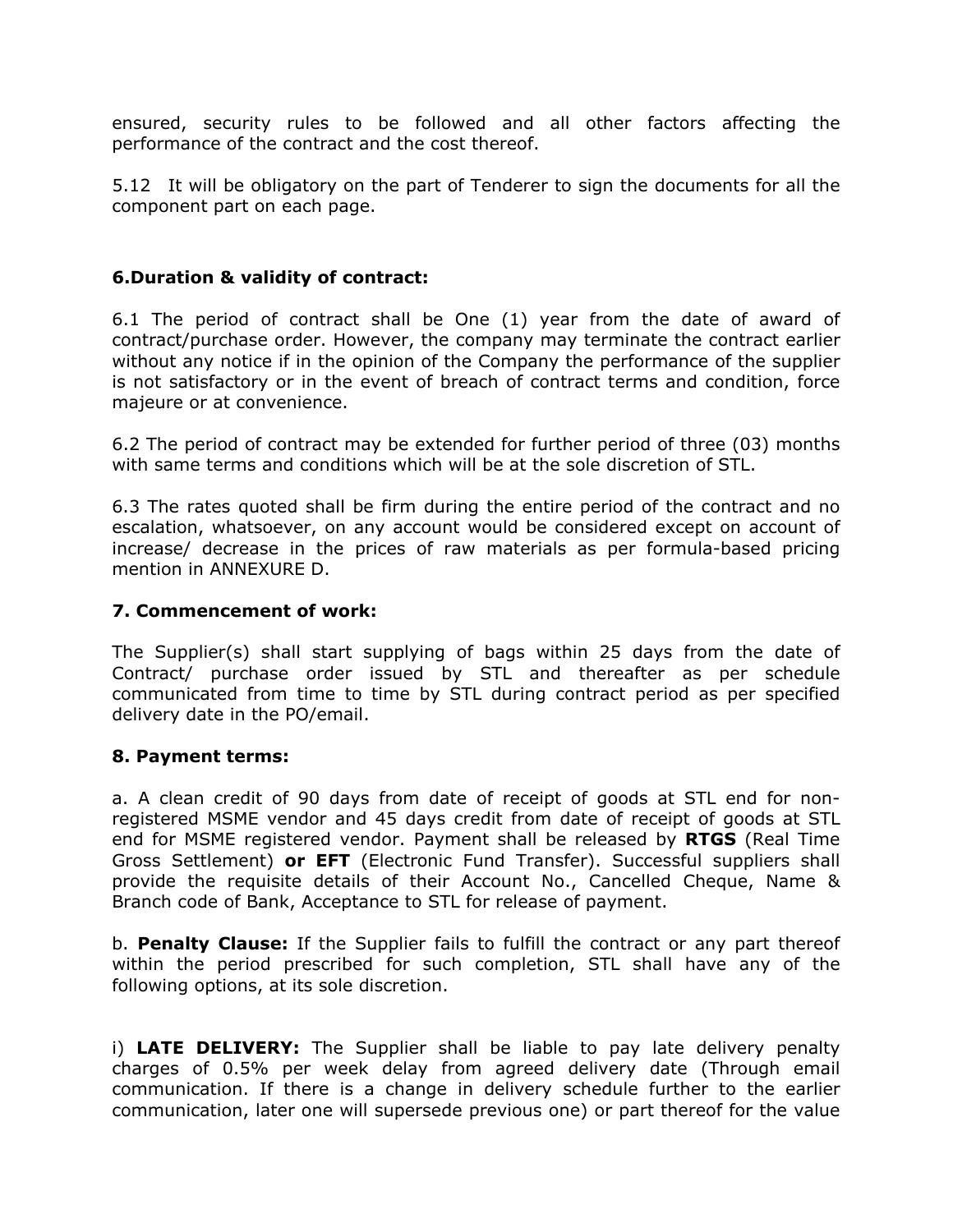of such contract or portion thereof, subject to a maximum of 5 % (Five) of basic amount of order.

ii) To cancel the contract or portion thereof and obtain the goods from any other source at the risk and cost of the supplier.

iii) To treat the default as breach of contract, quality, delivery and rejection of bags and at sole discretion to terminate the contract, forfeiting the earnest money deposit or security deposit. STL shall also retain option of debarring the supplier from participating in any future tenders of STL, for any desired period.

iv) In case STL has procured bags from other sources at higher price due to non-supply, rejection, late delivery or any failure on the part of supplier then higher cost incurred by STL will be recovered from supplier.

v) During delivery for a) Non-use of PPEs like Helmet, Safety Shoes b) Use of Mobile inside factory premises Penalty @ Rs 2000 /- Per incident will be levied.

vi) For damage to the company property, double the cost of repairing will be recovered from supplier.

vii) If Sub-Standard quality of bags are supplied by the Supplier, the Supplier will be liable for any damage caused to STL & same shall be recovered from the supplier as felt appropriate by STL.

## **9. Security Deposit**:

Security deposit of Rs 25 Lacs as part of performance guarantee for quality and timely fulfillment of bag supplies against contract has to be paid by successful Supplier before commencement of job or within 15 days from date of placement of Contract / PO. No exemption will be made in payment of Security deposit. The security deposit will be retained by the company during validity of the contract and further three months after expiry of contract term. The successful Supplier shall on receipt of intimation from STL, regarding the acceptance of his Tender furnish security deposit by way of Bank guarantee of any nationalized bank only as per STL bank Guarantee format.

## **10. Conditional Offer:**

Conditional offers will not be accepted under any circumstances and such bids will be rejected in totality.

## **11. Eligibility Criteria: -**

(a) Supplier should be a manufacturer of PP/HDPE bags since last Three (03) years and should have industry customer base like fertilizers, cement, food grains,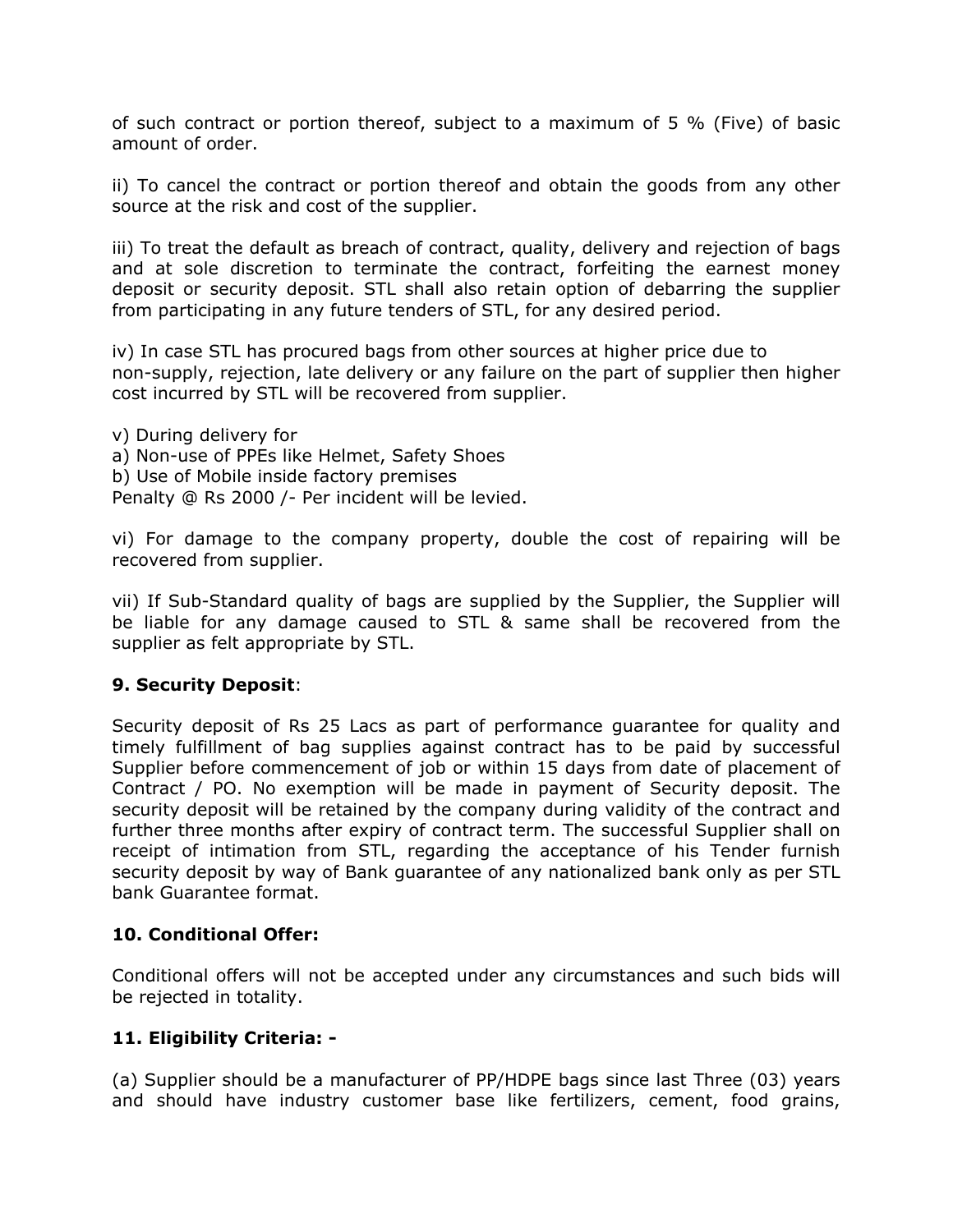industrial chemicals etc. during such period. The supplier shall attach Documents viz. Work Orders, contracts in support of the same.

(b) Supplier should have minimum 05 lacs bags/month manufacturing capacity, Supplier will submit relevant proof of documents like purchase orders/contracts etc. for bags supplied to fertilizer industry should be attached.

(c) The supplier shall be capable to manufacturer fertilizers bags as per IS 9755:2003.

(d) Supplier should have comprehensive infrastructure facilities including quality control measures and own lamination and liner plant under one shed/premises.

(e) Certificate of GST registration should be attached.

(f) Copy of PAN under Income Tax Act in the name of the Supplier should be attached.

(g) Suppliers black listed by DFPCL/STL/Other Public Sector Undertakings / Cooperative Sector **OR** de-listed by the above-referred Organizations in the last two years shall not be considered and such bids will be rejected **(Supplier must submit an undertaking as per ANNEXURE "A")** 

(h) Only one entity out of Sister concerns under the same management / group/ proprietor/ partners or having any other common criteria shall be considered for pre-qualification. **(Supplier has to submit an undertaking as per ANNEXURE "A") Documentary evidence in support of above to be submitted** 

i) Only pre-qualified suppliers technically approved by STL can participate in online reverse auction.

j) Comply with the applicable acts, provisions related to personnel statutes (and the corresponding rules framed under these statutes) as may be applicable including, but not limited to statutory compliance like registration under ESIC Act, PF Act, GST and other statutory compliances to operate or do business in India. The supplier should carefully go through the Safety related rules as applicable in STL and the statutory regulations to be strictly followed.

**12.** Supplier must satisfy himself completely regarding terms & conditions of the tender, scope of work and working conditions at the units and get clarification, if any, before submitting the tender.

**13.** Supplier shall not refuse to provide any other information, clarifications, or documents, if required by STL during contract period.

**14.** No oral, telephonic, telex, fax email, or telegraphic tenders or modification thereof will be entertained.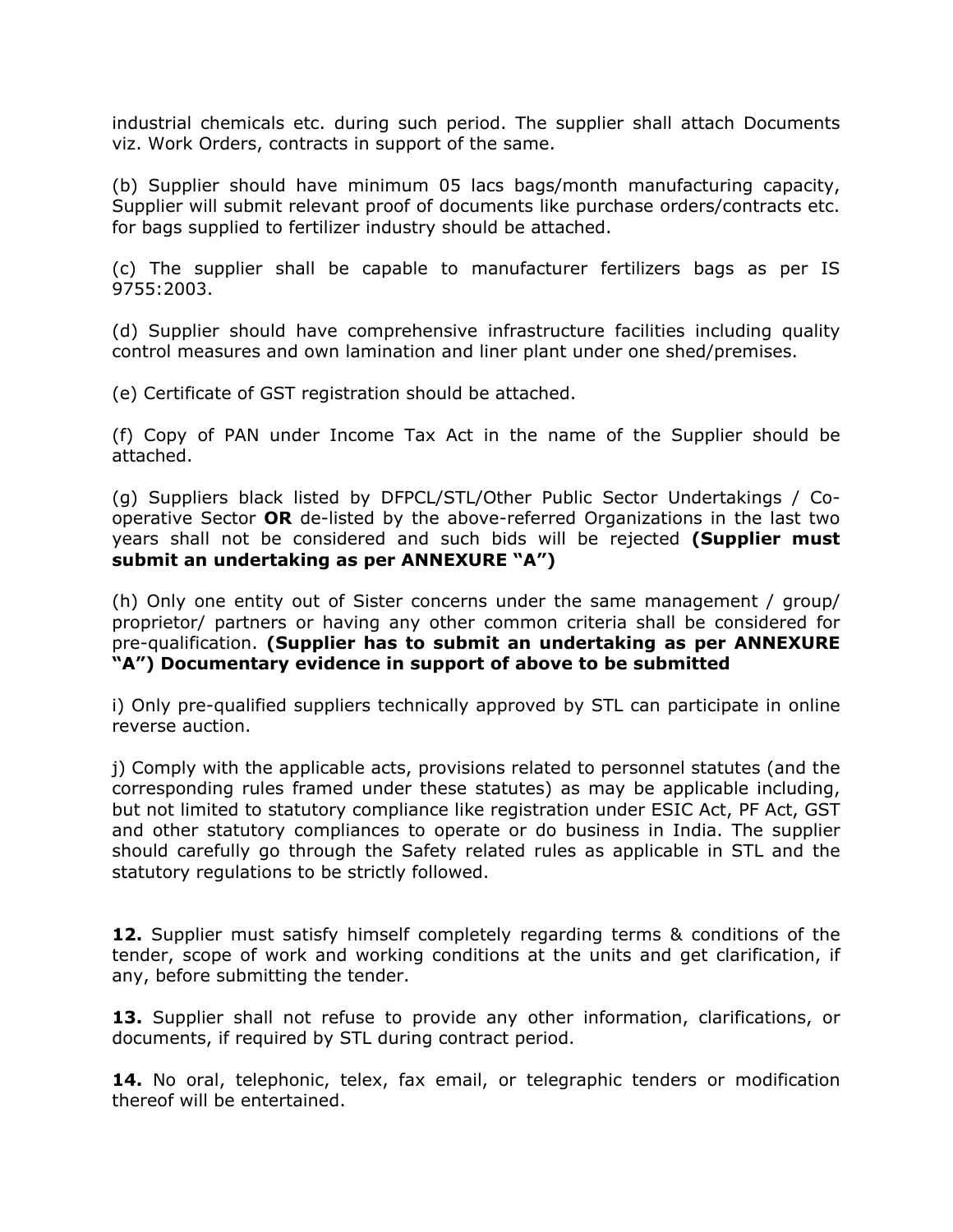## **15.DECLARATION OF SUPPLIERS RELATIONS WITH DFPCL/STL EMPLOYEES:**

Should a supplier have a relation or in the case of a firm, one or more of its partners have a relation or relative employed in DFPCL/STL or in case of Company any of its official are in relations with DFPCL/STL employee, the authority inviting tenders shall be informed in writing of the fact at the time of submission of the tender. If so, the name, designation, department, and Employee Number of such employees be indicated failing which DFPCL/STL may in its sole discretion reject the tender or rescind the contract. If any ex- employee(s) of DFPCL/STL is/are employed, with the Supplier, the Supplier will provide, name, designation, department and employee number of such employee(s) be indicated and if any exemployee(s) of DFPCL/STL is/are employed after acceptance of tender, the said particulars shall also be intimated immediately in writing to DFPCL/STL from time to time. If the Supplier fails to inform the same, DFPCL/STL shall at sole discretion may reject the tender.

**16.** STL reserves the right to accept at its sole and unfettered discretion any of the tenders or part thereof or to reject any or all the tenders or split and award work between more than one Suppliers without assigning any reasons whatsoever.

**17.** The Supplier (s) shall not be entitled to any claim including any cost, charges, TA/DA expenses or incidentals for the preparation and submission of this tender even if the Management may decide to withdraw the "NIT".

# **18. AMENDMENT TO NIT (Notice Inviting Tender)**

At any time prior to the deadline for submission of bids, STL or its nominee or its consultants may for any reason, whether at its own initiative or otherwise or in response to any clarification requested by a prospective Bidder, modify the NIT by amendment. The amendment will be notified in writing to all prospective Bidders who have received the NIT and the amendment will be binding on them. In order to afford prospective Bidders reasonable time to take the amendment into account in preparing their tenders, extension of time as may be reasonable, will be given for submission of tenders

**19.** The rates quoted by the suppliers in e-auction shall remain firm during the contract period and also during the extended period, if any. No escalation on any other ground shall be allowed.

# **20. SUPPLIER/CONTRACTOR TO BE LIABLE FOR ALL TAXES ETC.:**

The Supplier shall be liable to pay all the taxes payable as per the statute. STL shall not be responsible for the same.

**21.** STL'S decision for award of Contract shall be final and binding on all the **Suppliers**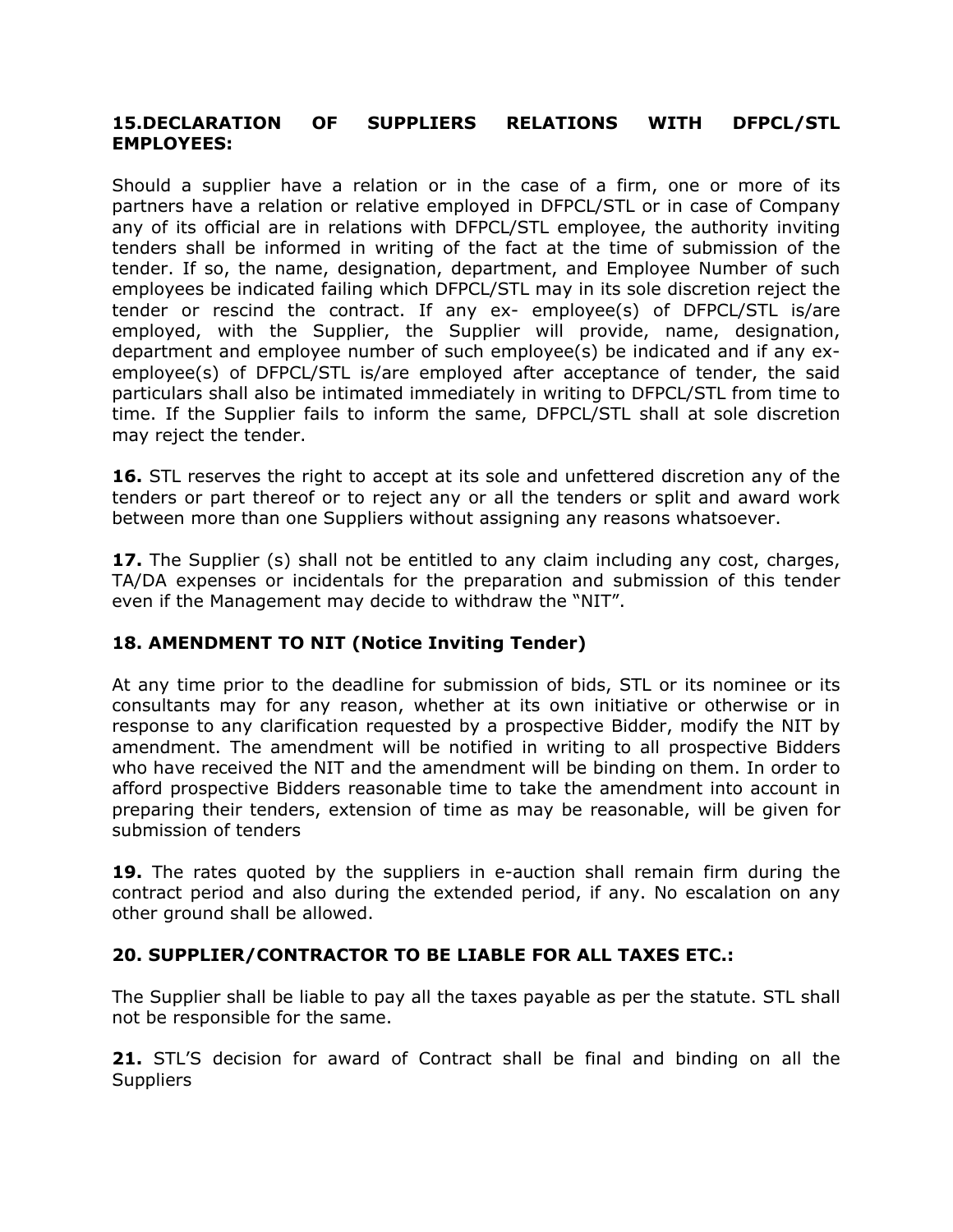**22.** STL shall not have any liability to Suppliers for any interruption or delay in access to the site irrespective of the cause during E-auction.

# **23. INDEMNITY**

Without prejudice to any other provisions in these conditions, the Supplier shall be bound to keep STL, its directors, representative, employees, agents fully indemnified against any action, cost, claim or proceedings under the provisions of any rules, regulations, bye-laws, notifications, directions or order having the force of law.

The Supplier in contravention of such provisions etc., for the infringement or violation thereof in the course of the execution or completion of the work under the Contract and if, as a result of any such action, claim or proceedings, the Supplier or such representative of the Supplier, as the case may be, adjudged to be liable to any penalties or to pay any compensation, such liability and if, STL has to take-over the liability, STL shall deduct all amounts arising out of such liabilities from the amounts payable or from Security Deposit of the Supplier or from any other amount due and payable by STL to the Supplier under this Contract or any other Contract and without prejudice to any other legal remedy available to STL.

# 24. **FORCE MAJEURE:**

Neither Supplier(s) nor STL shall be liable for any claim on account of any loss, damage or compensation, whatsoever , arising out of any failure to carry out the terms of this contract where such failure is caused due to war, hostilities, revolutions, epidemics, disease, rebellion, mutiny, civil commotion, fire riots, earthquake, drought, floods, civil commotion, strike, act of God or due to any restraint or regulations of the State or Central Govt. or a local authority/authorities provided a notice of such occurrence is given to other party in writing within seven (7) days of the occurrence of force majeure conditions, furnishing therewith a documentary evidence supporting the invocation of force majeure clause. On cessation of force majeure, the supplier(s) invoking force majeure conditions shall also give documentary evidence thereof to this effect i.e cause of force majeure and for the duration of force majeure. In case of force majeure lasting continuously for a period of 30 (thirty) days, both the parties should consult each other regarding the future execution of the contract. No other cause shall be considered to be the cause of force majeure.

# **25. TERMINATION OF CONTRACT IN FULL OR PART:**

A) If the suppliers(s):

i) fails to supply quantity of bags as per STL schedule after acceptance of tender/order or

ii) supplier has failed to supply bags as per quality of bags specified by STL or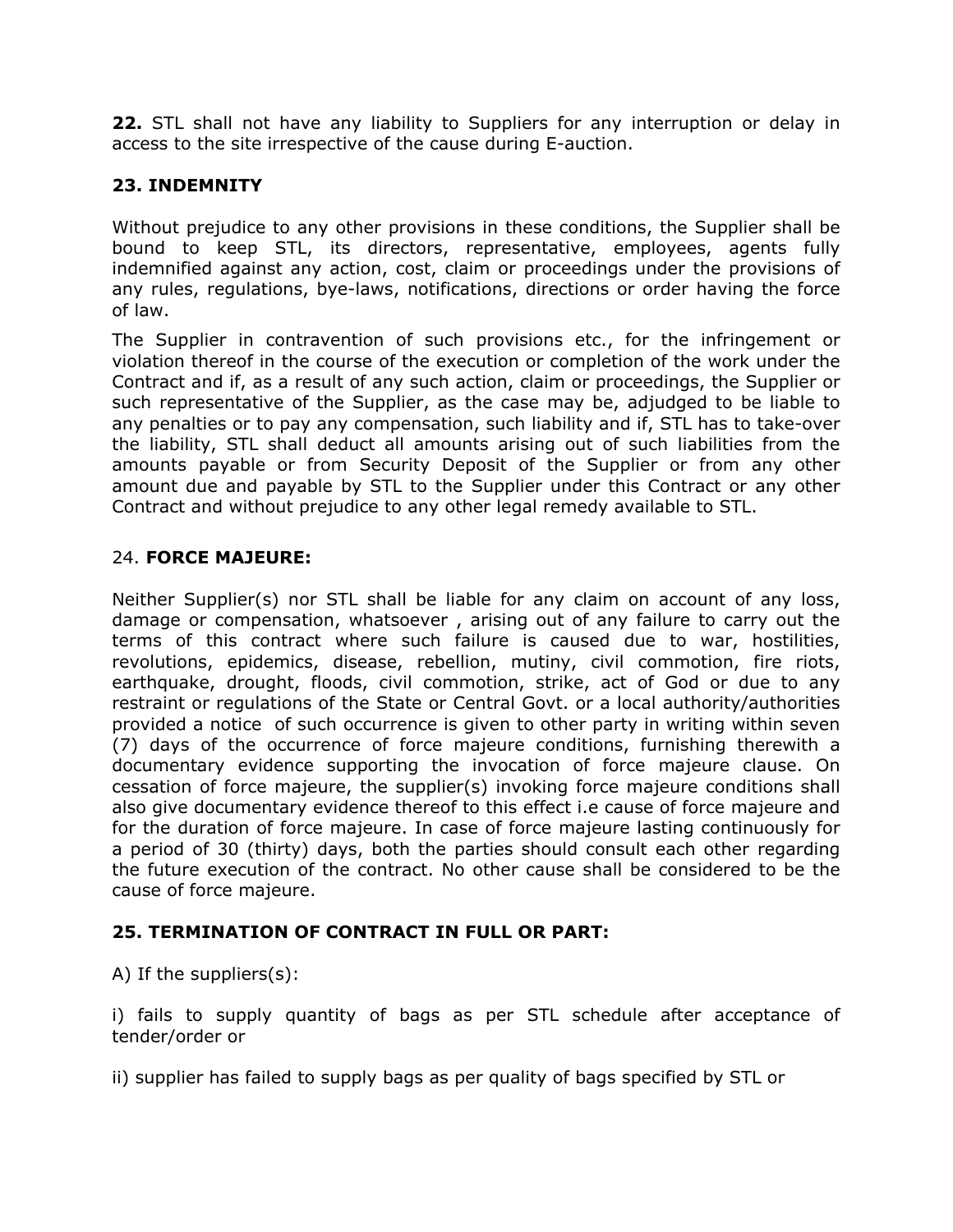iii) become bankrupt or insolvent or

iv) make an arrangement with or assignments in favour of his creditors, or inspection of his creditors or

v) being a company or corporation, goes into liquidation (other than a voluntary liquidation for the purpose of amalgamation or reconstruction) or

vi) have an execution levied on his goods or property on the works or

vii) assign, transfer, sublets the contract or any part thereof, otherwise, than if any, as provided in the contract or

- viii) unilateral stoppage of work or
- ix) abandon the contract or
- x) persistently disregard the instructions of STL or
- xi) fail to adhere to the quantity and quality specifications of STL
- xii) contravenes any provision of contract or

xiii) shall obtain a contract with STL as a result offering tendering or other nonbona fide methods of competitive tendering or

xiv) Order can be terminated by STL without giving any notice, incase of Supplier is not adhering to Specifications/Delivery schedules/Quality Plan.

xv) Order can be terminated by STL without giving any notice, due to non-supply of bags in stipulated delivery schedules.

B) If STL commits breach of any of the terms of this Agreement and fails to rectify the same within 30 days of receipt of intimation of breach from the Supplier, Supplier shall be entitled to terminate the agreement with immediate effect without any financial liability on their side.

C) Both the parties can terminate the contract by giving 90 days advance notice in writing to the non-terminating party.

**26.** If STL's job-controller observes non-compliance by the Contractor in complying with provisions of Labor Laws/ statutes and any specific Acts relevant to the Tender/ Contract, STL shall retain double the value of the non-compliance amount taking into consideration interest, penalty and dues. In case the STL is forced to pay the dues, along with interest and penalty, due to failure of the Contractor, the STL shall be at liberty to recover such amount or any part thereof by deducting it from the Security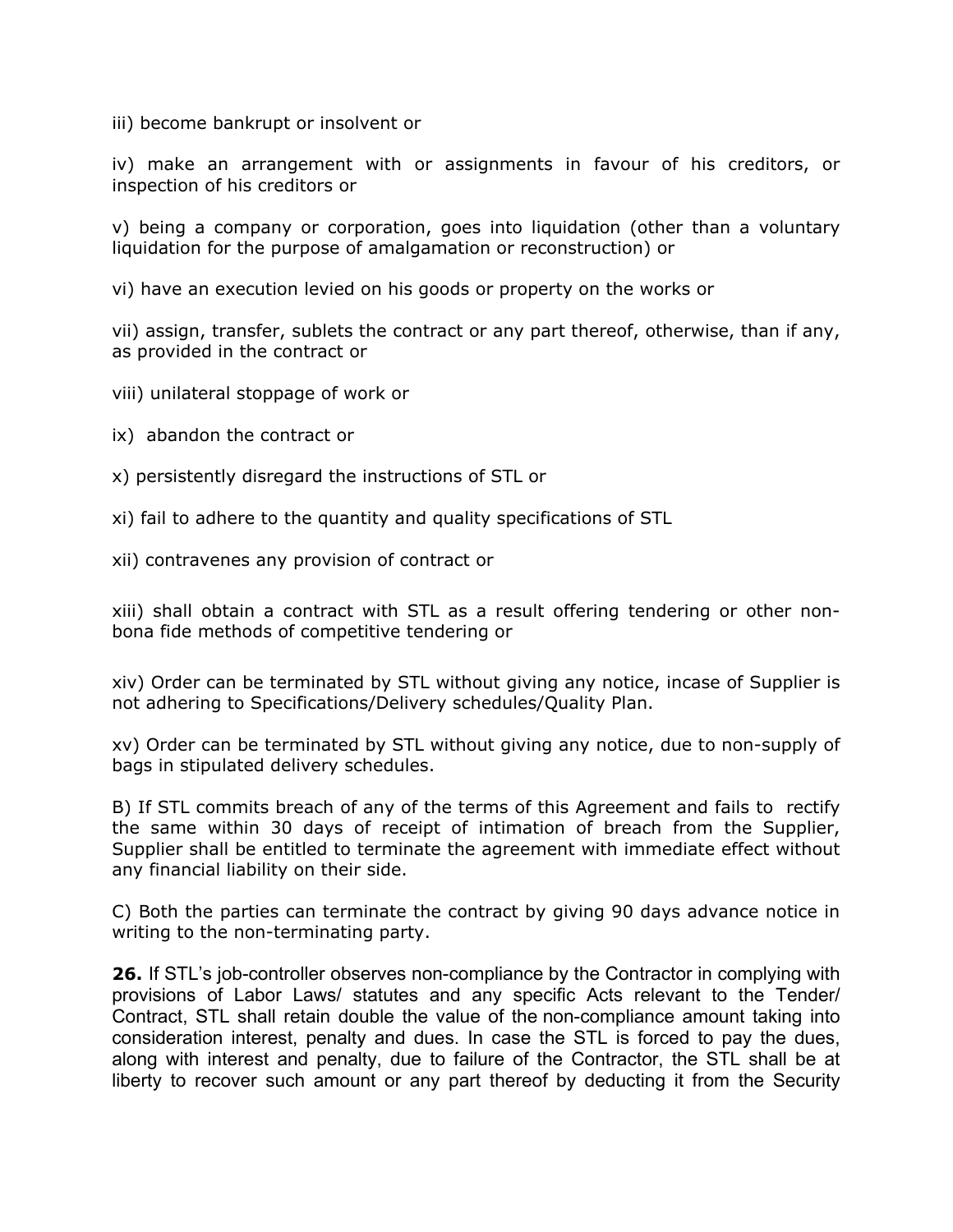Deposit or from any sum due by the STL to the Contractor whether under this Contract or otherwise.

## **27. ARBITRATION**

Any dispute, difference, claim or question of interpretation of any nature arising between the parties with regard to this Tender/ Purchase Order/ Work Order/ Agreement regarding the meaning, respective rights, claims, liabilities and obligations under this Tender/ Purchase Order/ Work Order/ Agreement, including any question regarding its existence, validity or termination which is not resolved by amicable settlement shall be settled by arbitration in accordance with the Rules of Arbitration of the Indian Council of Arbitration (ICA) or any enactment or amendment thereof. Award passed shall be final and binding on both the parties. The venue of such arbitration proceedings shall be at Mumbai (India) and for interim relief under the Act, courts at Panvel shall have the exclusive jurisdiction over this Agreement.

#### **28.JURISDICTION:**

The Court at Panvel, Maharashtra shall have exclusive Jurisdiction to deal with and decide any matter concerning the implementation, interpretation or rights and liabilities, termination or any legal matter whatsoever arising out of this Tender/ Purchase order or any agreement entered between the Vendor/ Supplier and Company

#### **27. Job Controller:**

Mr. Vaibhav R. Patil -Sr. Manager (Purchase) of STL shall be the job controller.

**28.** The rates quoted by the suppliers shall remain firm till the completion of contract period and during extended period if any. No escalation on any other ground shall be allowed.

#### **ALL THE TERMS AND CONDITIONS OF TECHNICAL TENDER DOCUMENT ARE ACCEPTED.**

Dated:

Place: Sign & Stamp Place: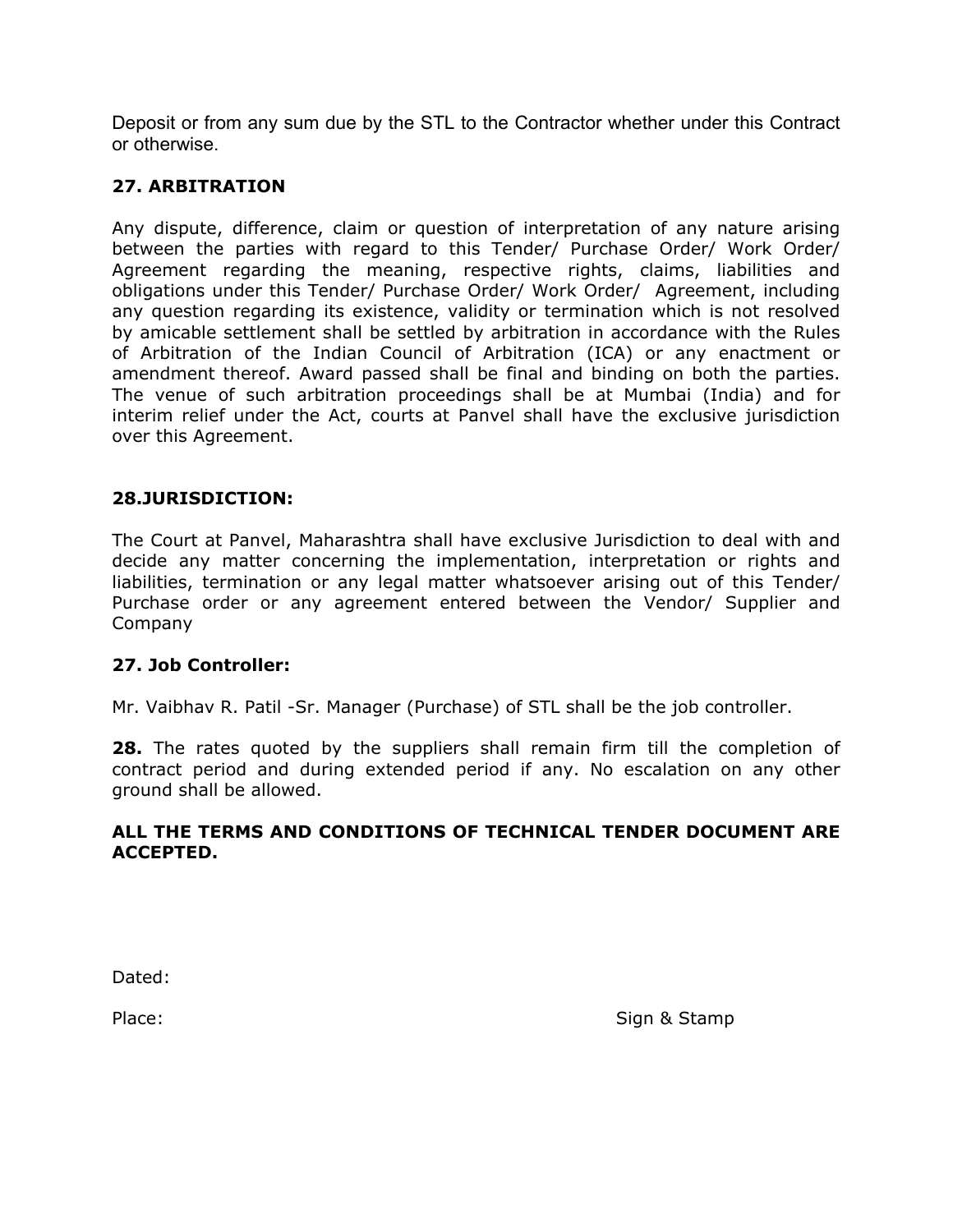# **ANNEXURE -A (On letter head)**

#### **UNDERTAKING**

I, ……………………………. S/o Sh. ……………….………………..., aged ……….… years, working as Proprietor / Partner / Director / Authorized Signatory on behalf of M/s ………………………………………..., having registered office at …………………………... hereby solemnly affirm and declare as under:

(a) That no other Firm / Sister concern/ Associate belonging to the same group is participating / submitting this tender.

(b) That the bidder, their associate, sister concern etc. have not been blacklisted / de-listed or put on hold by any Institutional Agency/ Govt. Department / Public Sector Undertaking in the last two years.

In case any information or fact is found untrue or false, I may be disqualified/debarred from all future dealings with STL.

Representative)

Dated: Dated: Contract Contract Contract Contract Contract Contract Contract Contract Contract Contract Contract Contract Contract Contract Contract Contract Contract Contract Contract Contract Contract Contract Contract C

Place: (Seal of the Firm)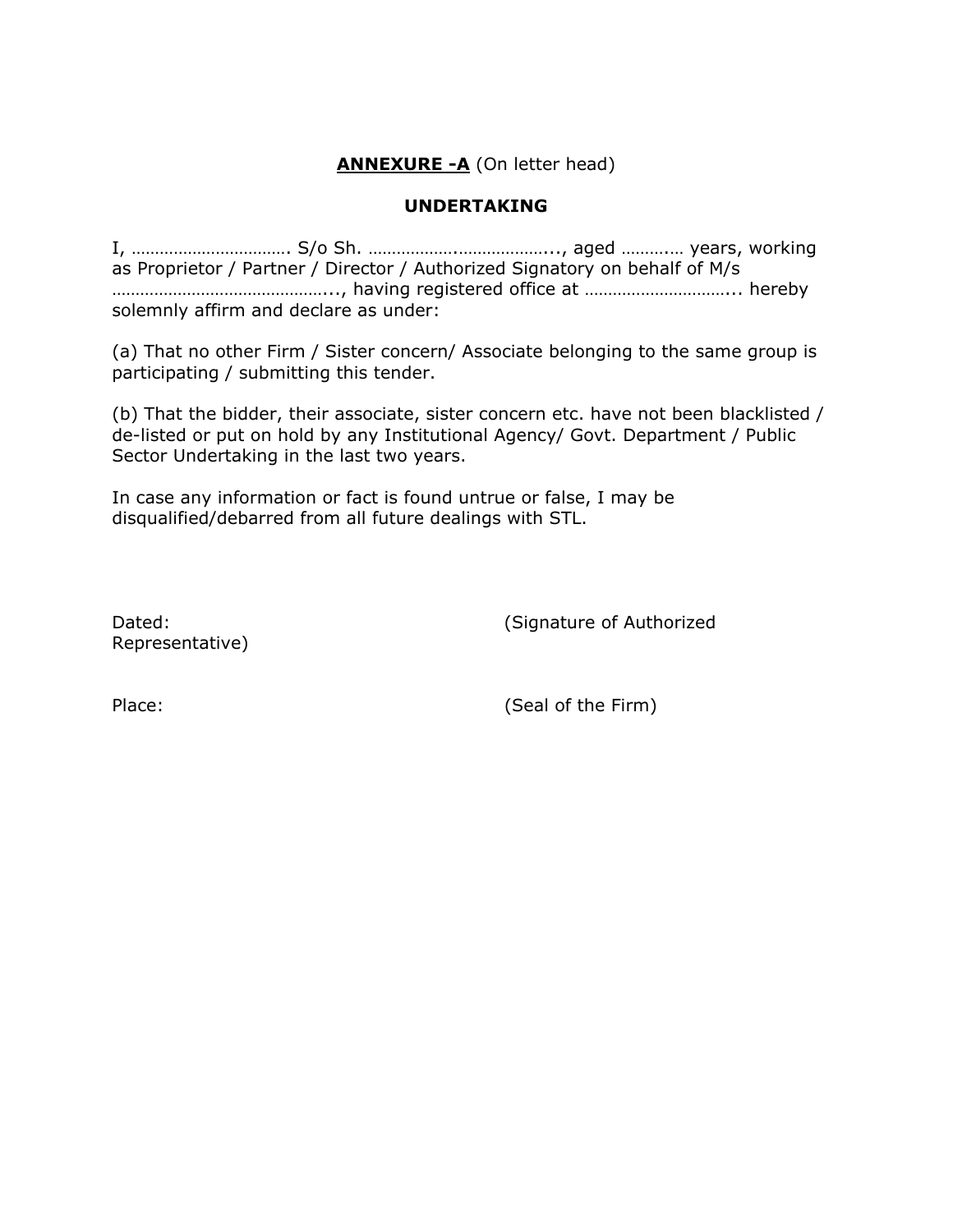#### **ANNEXURE-B**

We furnish below details of STL tentative annual requirements of various grades of NP, NPK, LDAN, Marketing –PP grade bags for the year 2020-21.

## **GRADE OF BAG CONSERVERSE CONSERVERSE CONSERVATITY (ANNUAL)**

#### **NP BAGS: PP Bags**

| 1. $N24-NP$ 50 Kg - With Liner                                                                                                                                                                                                                                                                                               | 60 Lacs Nos  |  |  |  |
|------------------------------------------------------------------------------------------------------------------------------------------------------------------------------------------------------------------------------------------------------------------------------------------------------------------------------|--------------|--|--|--|
| Delivery at K-1 Plants at Taloja, Dist. Raigad                                                                                                                                                                                                                                                                               |              |  |  |  |
| <b>NPK BAGS: PP Bags:</b>                                                                                                                                                                                                                                                                                                    | 120 Lacs Nos |  |  |  |
| 1. NPK 50 Kg – N10 Without Liner<br>2. NPK 50 Kg - N12 Without Liner<br>3. NPK 50 Kg - N20 Without Liner<br>4. NPK 50 KG - N15 Without Liner<br>5. NPK 50 Kg - N10 SMARTEK Without Liner<br>6. NPK 50 Kg - N12 SMARTEK Without Liner<br>7. NPK 50 Kg - N20 SMARTEK Without Liner<br>8. NPK 50 Kg - N14 SMARTEK Without Liner |              |  |  |  |
| Delivery at K-1 Plants at Taloja, Dist. Raigad                                                                                                                                                                                                                                                                               |              |  |  |  |
| <b>AN -PP BAGS WITH LINERS:</b>                                                                                                                                                                                                                                                                                              |              |  |  |  |

| 1. OPTIFORM 50 Kg- With Liner (Size-24"x 38") K1 Plant<br>30 Lacs Nos |  |
|-----------------------------------------------------------------------|--|
|-----------------------------------------------------------------------|--|

#### **Delivery at K-1 Plants at Taloja, Dist. Raigad**

| 2. LDAN 50 Kg with Liner K8 | 30 Lacs Nos |
|-----------------------------|-------------|
| 3. LDAN 25 Kg with Liner K8 | 15 Lacs Nos |
| 4. HDAN 50 Kg with Liner K8 | 15 Lacs Nos |
| 5. HDAN 50 Kg with Liner K7 | 30 Lacs Nos |

**Delivery at K-7, K-8 Plants at Taloja, Dist. Raigad** 

**Quantity shown above are approximate and may increase or decrease based on STL requirement.**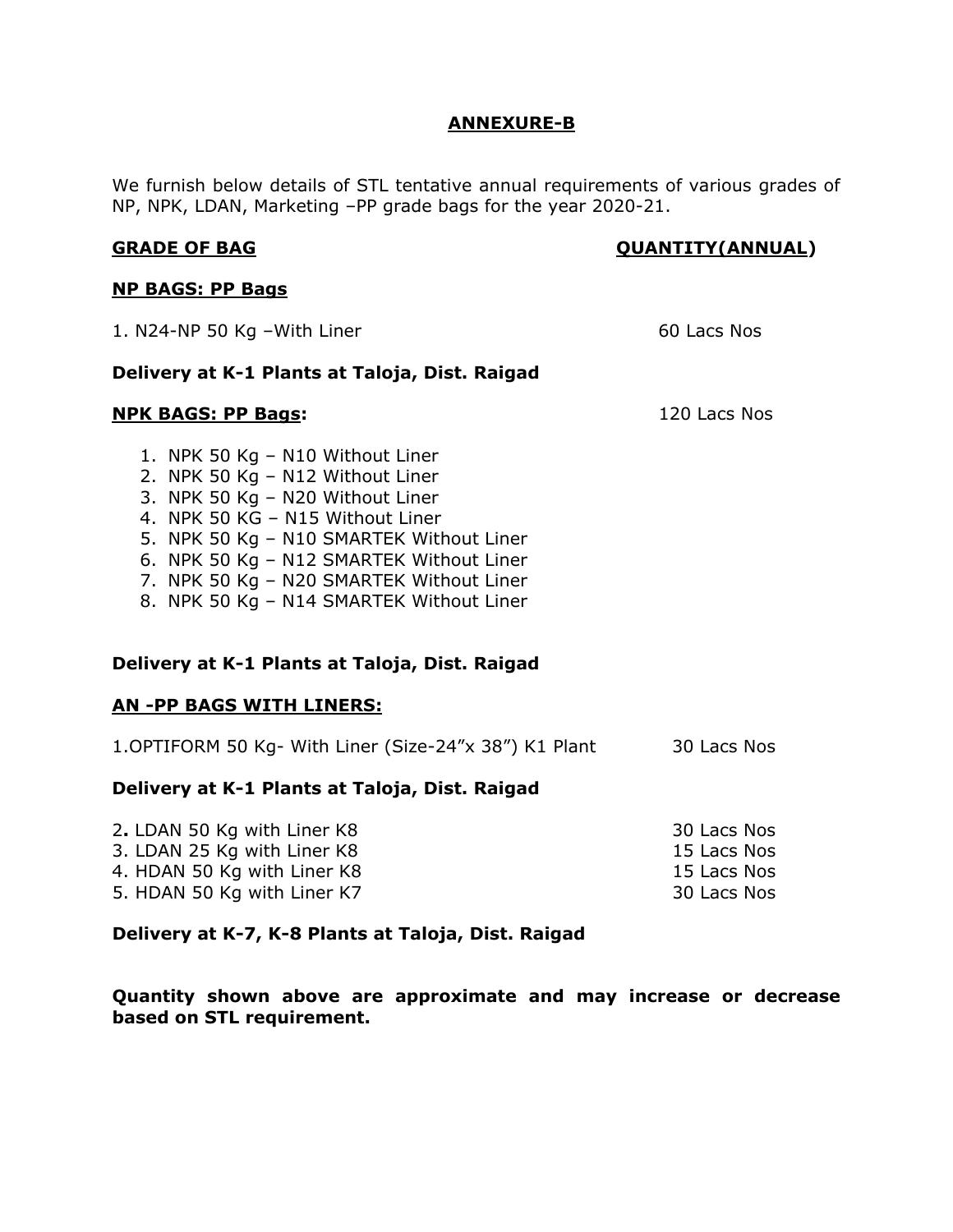## **ANNEXURE C**

## **RAW MATERIAL DETAILS**

THE PUBLISHED (LIST) PRICE OF 'RIL' AS ON 20TH OF PREVIOUS MONTH IS CONSIDERED FOR SUPPLIES MADE DURING THE MONTH.

BASIS OF RM LANDED PRICE CALCULATIONS PER MT:

## **BASIC RATE + GST (AS APPLICABLE) - GST**

RAW MATERIAL GRADES TO BE USED FOR BAGS ARE AS UNDER.

FOR P.P. BAGS

- A) FABRIC : GRADE H030SG (RIL)
- B) LAMINATION : GRADE H350FG (RIL)
- FOR LDPE LINERS : GRADE 24FS040(RIL)
- FOR HMHDPE LINERS : GRADE 003DF49 (IOCL) or Equivalent Grade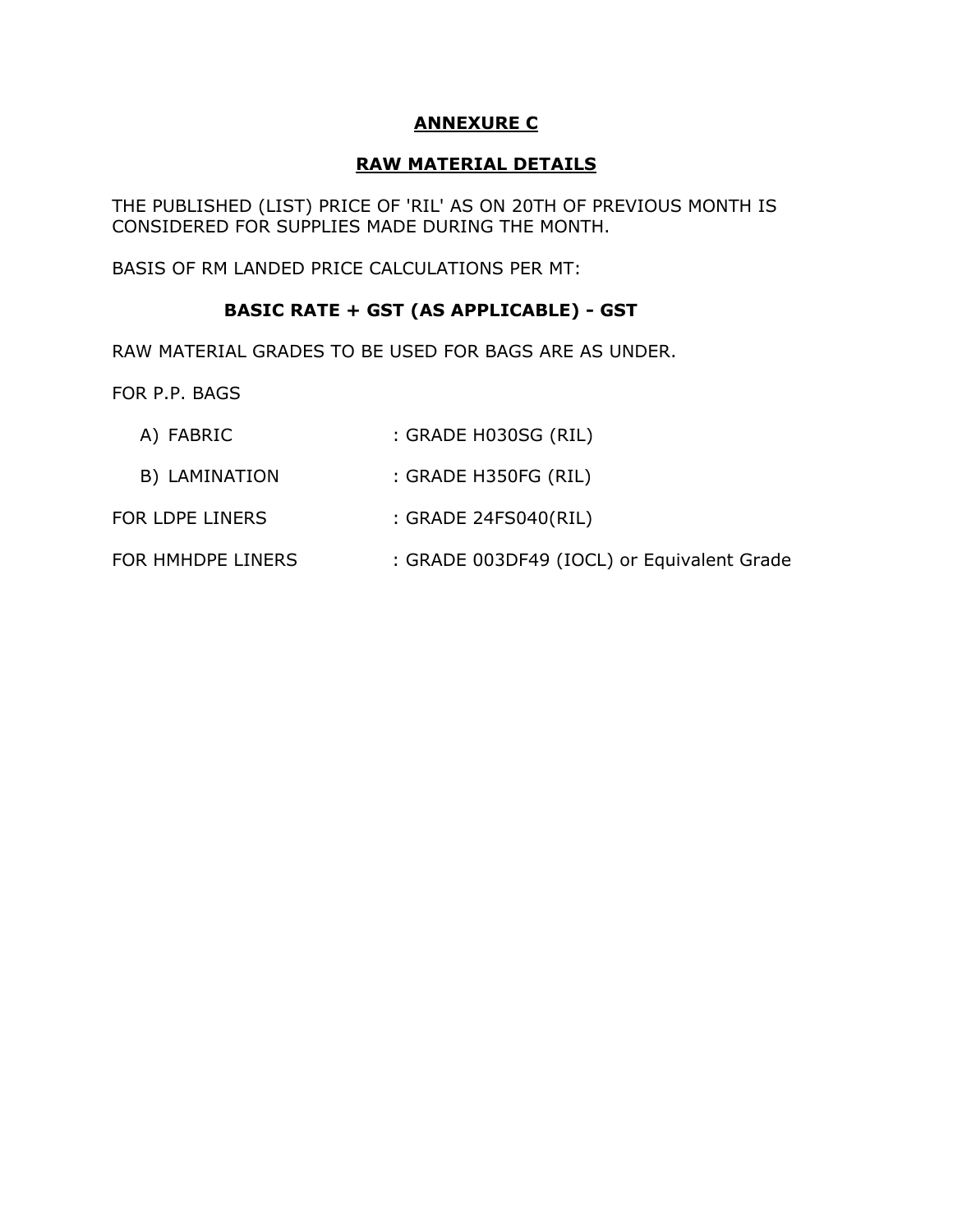## **ANNEXURE D**

#### **FORMAT FOR FORMULA BASED PRICING**

| <b>RAW MATERIAL</b>                                                                                         | RAW MATERIAL COST                                                       |                                                                               |
|-------------------------------------------------------------------------------------------------------------|-------------------------------------------------------------------------|-------------------------------------------------------------------------------|
| <b>COST</b>                                                                                                 | PREVAILING AS ON 20TH                                                   |                                                                               |
| AS PER RIL                                                                                                  | OF PREVIOUS MONTH WILL                                                  |                                                                               |
| <b>MONTLY PRICE</b>                                                                                         | <b>BE CONSIDERED FOR</b>                                                |                                                                               |
| <b>LIST</b>                                                                                                 | <b>CURRENT MONTH SUPPLY</b>                                             |                                                                               |
| <b>CONVERSION</b><br><b>COST FOR BAG</b><br><b>(TO BE QUOTED IN</b><br><b>ONLINE BID) --IN</b><br><b>KG</b> | 1 PP BAGS<br>(NP/NPK/LDAN BAGS)                                         | <b>CONVERSION</b><br>COST PER KG TO<br><b>BE BID ONLINE</b><br><b>AUCTION</b> |
| <b>CONVERSION</b><br><b>COST FOR LINER</b><br>IN KG                                                         | <b>1.LDPE LINERS</b><br>2.HMHDPE<br><b>LINER</b>                        | <b>CONVERSION</b><br>COST PER KG TO<br><b>BE BID ONLINE</b><br><b>AUCTION</b> |
| <b>GST</b>                                                                                                  | <b>GST EXTRA AS</b><br><b>APPLICABLE</b>                                |                                                                               |
| <b>FREIGHT</b>                                                                                              | FREE DELIVERY TO ALL<br><b>DESTINATIONS AS PER</b><br><b>ANNEXURE B</b> |                                                                               |

Raw material cost for fabric will be calculated as under

a) **For AN PP Bags with Liner** - RM price (Rs/Kg) x 89% of weight of fabric For Example: If weight of fabric is 100 Gm, then Raw material cost for fabric will be equal to RM price (Rs/Kg) x 89 Gm

b) **For NPK/NP Bags without Liner or liner-** RM price (Rs/Kg) x 98% of weight of fabric

For Example: If weight of fabric is 100 Gm, then Raw material cost for fabric will be equal to RM price (Rs/Kg) x 98 Gm

## **BASIS OF RM LANDED PRICE CALCULATIONS PER MT:**

## **BASIC RATE + GST (AS APPLICABLE) - GST**

**\*PS: PLEASE NOTE CONVERSION COST SHOULD INCLUDE COST OF FILLER , ELECTRICITY, LABOUR CHARGES FOR LINER INSERATION, BOTTOM STITCHING, TOP HEMMING, THREADS, STEREO CHARGES, INK COST, PRINTING, CUTTING, BALEING, LOADING & UNLOADING AT VENDORS & BUYERS LOCATION, FREIGHT, GST IF APPLICABLE OTHER OVERHEAD COSTS AND YOUR PROFIT MARGIN**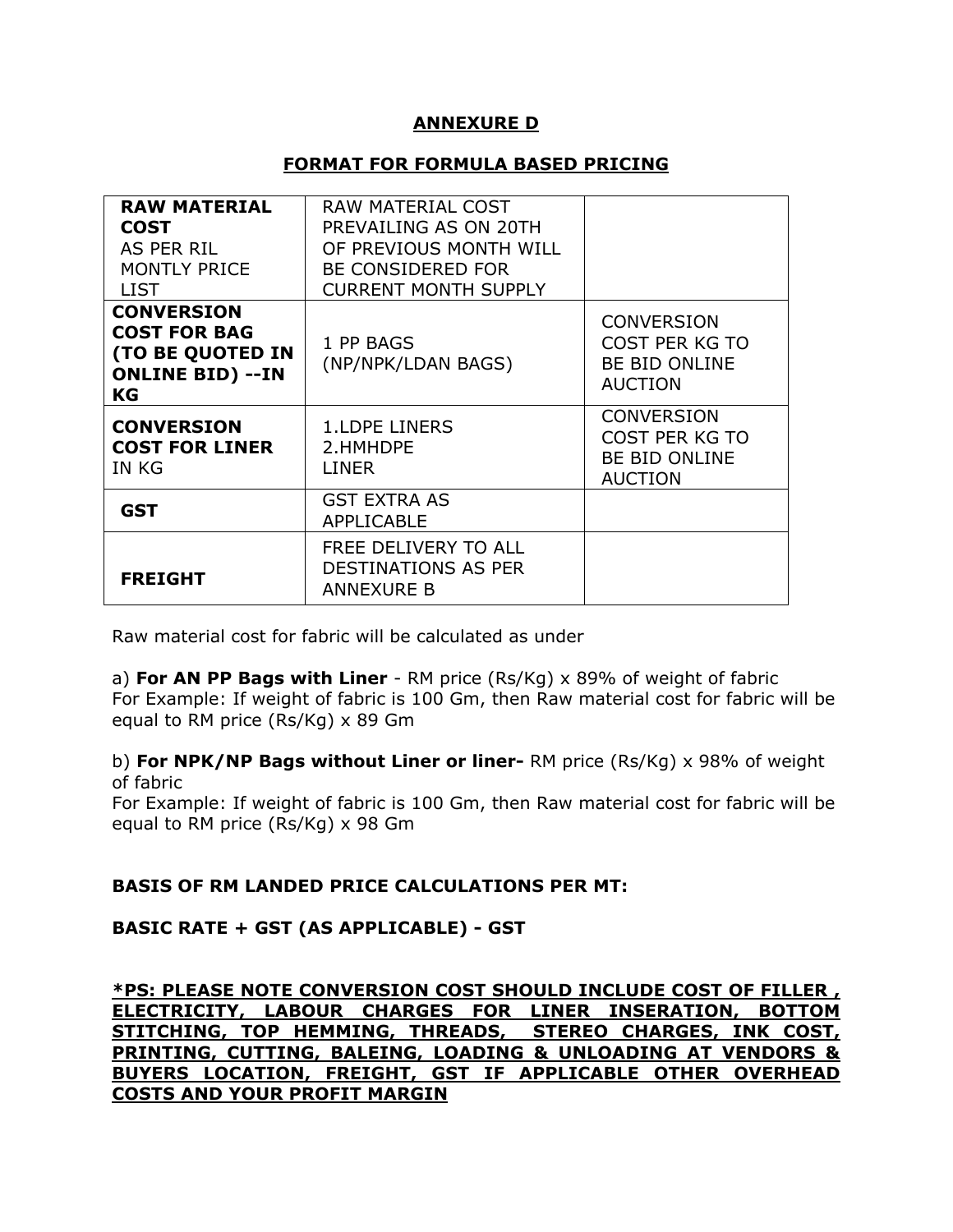## **ANNEXURE- E**

## **FORMAT FOR COMITTMENT QUNATITY (MONTHLY/ANNUAL)**

| Sr.<br><b>No</b> | Bag Type                                                   | <b>Total STL</b><br>Requirement | Commitment<br>Qty. Monthly | Commitment<br>Qty. Annual |
|------------------|------------------------------------------------------------|---------------------------------|----------------------------|---------------------------|
|                  |                                                            | (Bag)                           | (Bag)                      | (Bag)                     |
|                  | <b>NPK &amp; NP &amp; Port Bags</b>                        |                                 |                            |                           |
|                  | NP-N24 50 Kg With Liner                                    |                                 |                            |                           |
|                  |                                                            |                                 |                            |                           |
| ii.              | NPK 50 Kg Without liner                                    |                                 |                            |                           |
| iii              | DAP / MOP/ AS/ Port bags 50<br>KG                          |                                 |                            |                           |
| a                | <b>Total NP, NPK Bags without</b><br>liner (Sr i, ii, iii) |                                 |                            |                           |
| b                | Optiform 50 Kg with liner<br>(Size 24"x 38") - K1-K8       |                                 |                            |                           |
| C                | Optiform 50 Kg with liner<br>(Size 23"x 36") - K7          |                                 |                            |                           |
| d                | LDAN Optimex 50 Kg with<br>Liner-K8                        |                                 |                            |                           |
| e                | LDAN Optimex 25 Kg with<br>Liner-K8                        |                                 |                            |                           |
| f                | Optispan 50 Kg with liner<br>(Size 23"x 36") – K7          |                                 |                            |                           |
| g                | Optiform 50 Kg with Liner -K7                              |                                 |                            |                           |
|                  | <b>Grand Total</b><br>a+b+c+d+e+f+g)                       |                                 |                            |                           |

Supplier should fill monthly/annual commitment quantity and should be send along with tender document

Note: Filling of rows Total(a), Total (b) & Grand Total (a+b+c+d+e+f+g) is mandatory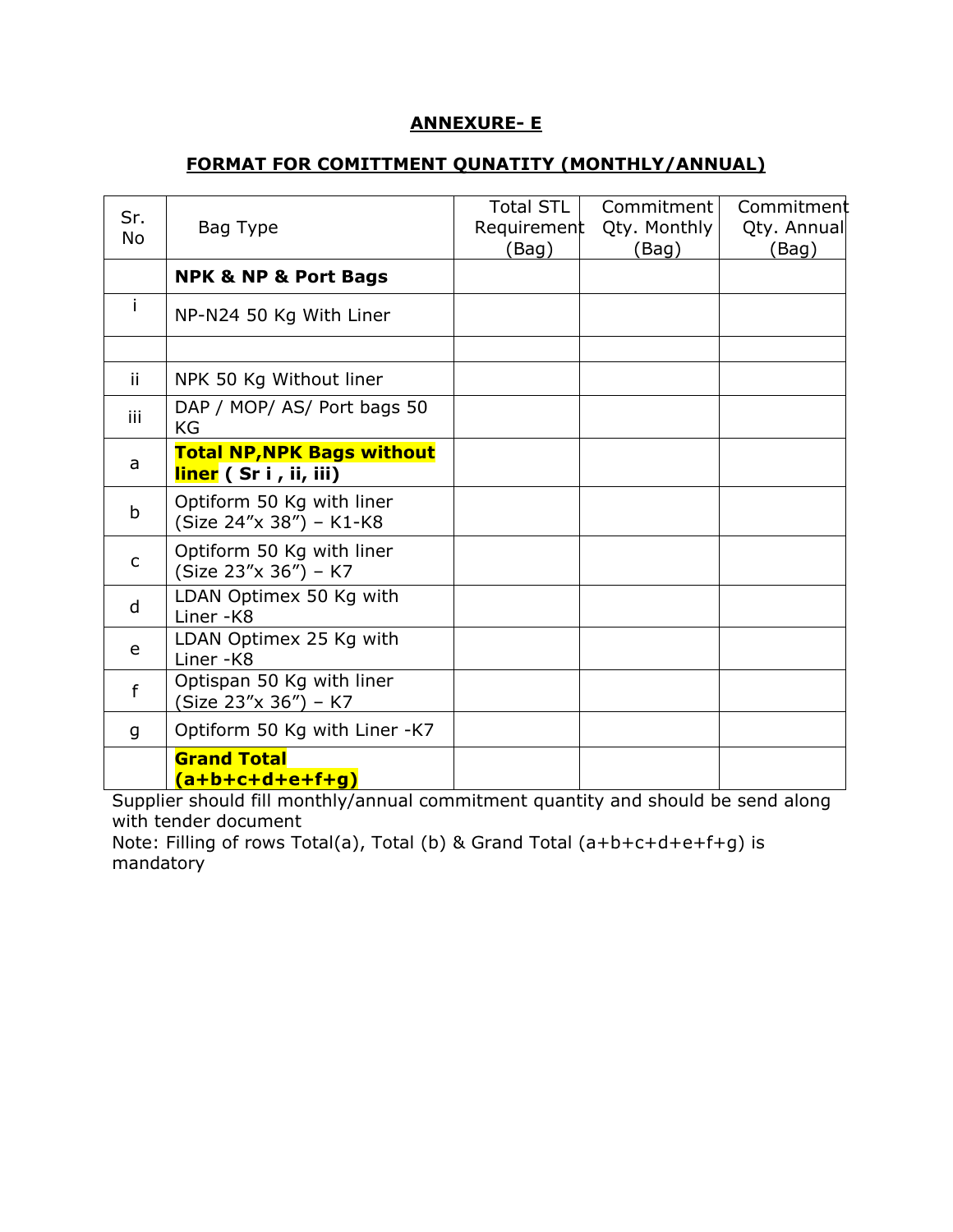## **Other Requirement:**

# **1.Physical condition of Bales and Bags:**

- 1.1 Bag shall be without any fold, wrinkle free, complete open from top.
- 1.2 The bag shall be flat packed in bale. The bales will be wrapped and stitched properly, so that there are no wrinkles in the bag. As these bags are picked up through vacuum suction system in STL automatic bagging plant, any bag with wrinkles is rejected by STL system. It should be ensured that no bags are packed in folded condition inside the bales.

## 1.3 Each bale shall be having following marking

- -Name of supplier
- -Type of Bag and size
- -Weight of bag and size
- -Sr, No. of bale
- Lot no.
- -Purchase order No.
- 1.4 In absence of above information, such lot shall not be accepted on receipt
- 1.5 a) With liner 300 bags per Bale b) Without liner 500 bags per Bale.

## **2**. **Size of bags:**

- 2.1 Tolerance is applicable to either length or width and both size negative tolerances combinedly allowed maximum up to 10 mm.
- 2.2 For total bag weight determination, 2 gm weight of thread considered for liner bag and 1 gm for non-liner bag.

# **3.0 Fabrics:**

- 3.1 The bags are to be circular woven PP fabric in single piece and free from all major weaving defects like unreasonable gaps, pick points, missing tape, biasness etc.
- 3.2 Fabric shall be made from PP grade HO30SG
- 3.3 To maintain the stiffness of the bag ash content to be kept within limit as specified and Supplier shall report the ash content in test report along with consignment. If ash content is less than the specified limit, then the consignment will be rejected.

# **4.0 Lamination:**

4.1 PP 100 Gauge outside lamination with corona treatment. Virgin PP resin shall be used, visually clean, free from pinholes, air pockets, blisters,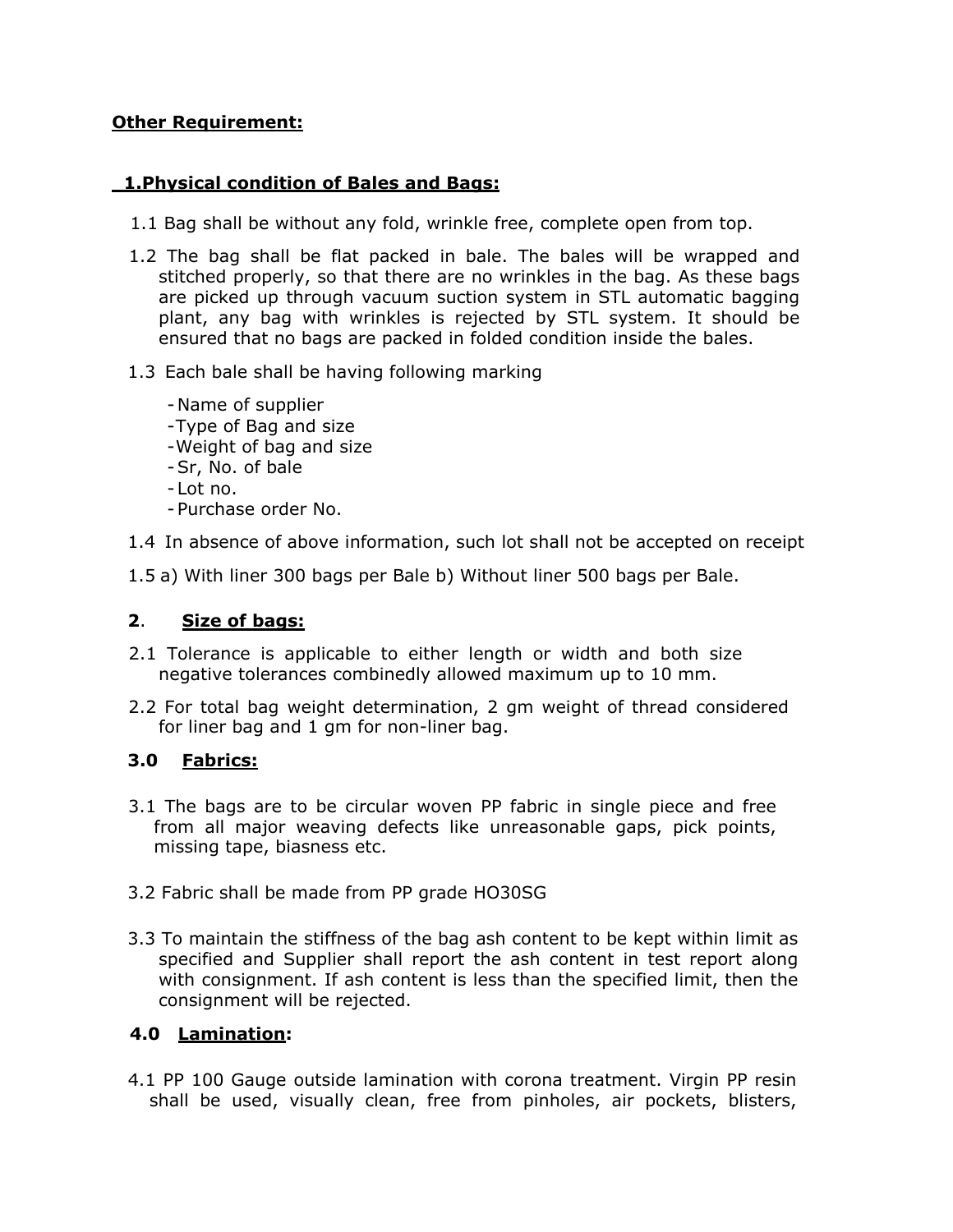patches, and free from dirt. Lamination shall be made from PP grade H350FG/H350EG.

4.2 Overhang / excess side poly shall not be more than 10 mm from each side

# **5.0 Liner:**

5.1 LDPE/HMHDPE, double heat sealed, approx. 2" from Bottom, hemmed at top

# **6.0. Breaking strength:**

6.1 Breaking strength will be checked as per IS either by cut strip/revelled strip method on 5 cm x 20 cm sample. Average breaking strength of sample along with width to be maintained 87 Kgf, however none of the individual Value is less than 78.3 Kgf. Average breaking strength of sample along with length to be maintained 69 Kgf, however none of the individual value is less than 62.1 Kgf. Average breaking strength of sample along with bottom seam to be maintained 32 Kgf, however none of the individual Value is less than 28.8 kgf.

# **7.0 Stitching:**

- 7.1 Bottom of the bag should have minimum 25 mm folding when measured from outside and have one-fold
- 7.2 Bag shall be stitched at the bottom along with liner, with two rows of chain stitches; the stitching shall be uniform without any lose thread or knot. The no. of chain stitches should be  $10 +/- 2$  per decimeter.
- 7.3 The distance between the rows shall be min 5 mm. The outer row shall be minimum 8 mm form the outer edge of the bottom of the bag.
- 7.4 The bottom fold of bag to be stitched should always occur on the opposite side of printing made on bags.
- 7.5 Overhang of the thread should not be more than 10 mm on the both edges.
- 7.6. The stitching of the bottom should be below where the liner is sealed. The stitching should not damage /penetrate the sealing

# **8.0. Printing:**

- 8.1 The bag shall be printed on one side of bag with the information designed in artwork by using suitable ink.
- 8.2 No smudging and illegible printing.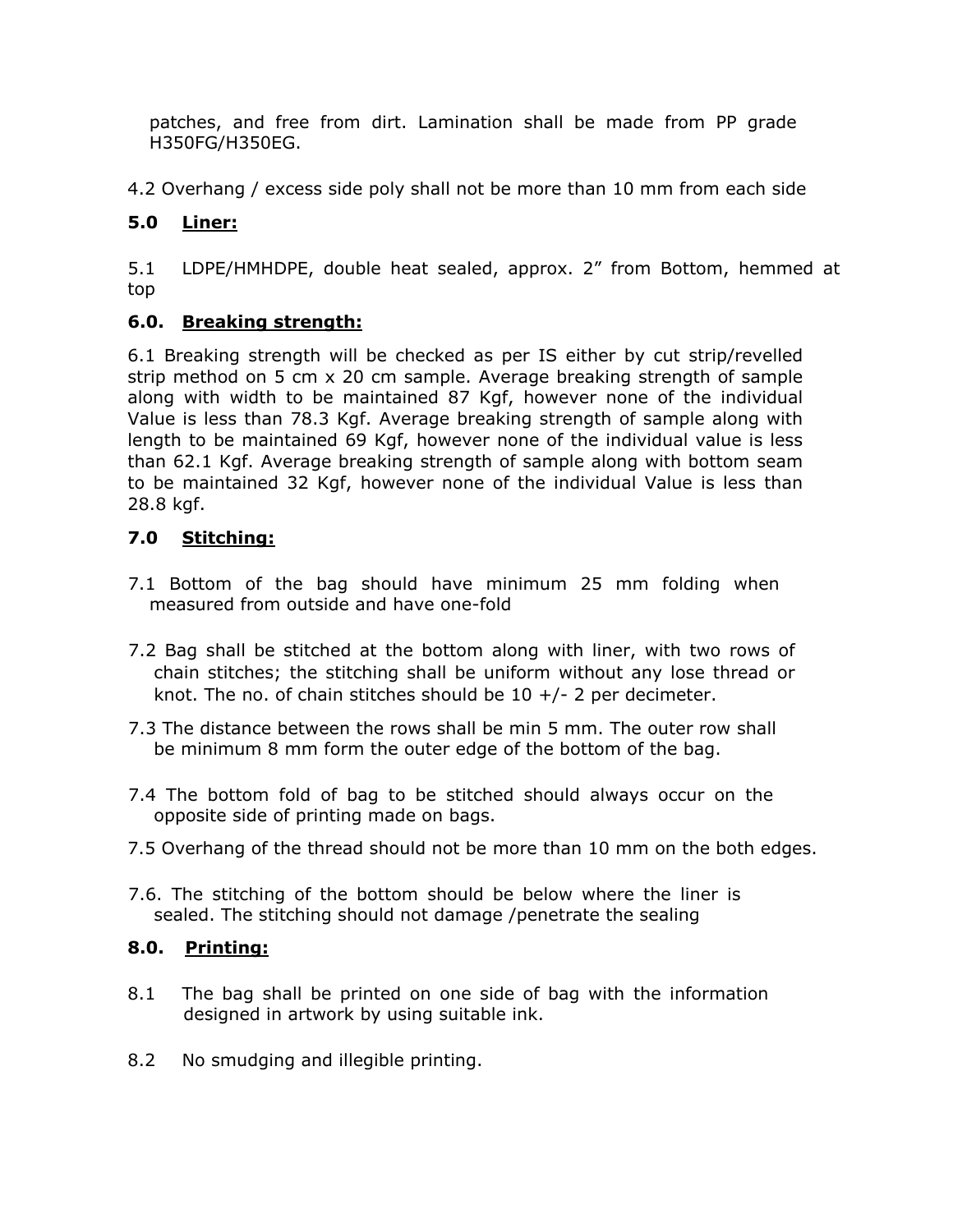- 8.3 For Identification each bag shall be marked with party's code or logo with year and month of production, on bottom right hand corner. These details will be in the capital letters of size 12 mm height only.
- 8.4 Printing shall be on Flexographic printing machine with corona treatment with high gloss quality ink.
- 8.5 Bag should pass cello tape and aberration test (Thumb rub) for the printed matter and resistance to SAT.AN/NP/NPK solution.

8.6 Only the best quality of stereos giving prints, where all the letters and figures have well defined

## **9.0 Inspection and Testing:**

9.1 Over and above all relevant IS specifications including following shall be followed IS 9755:2003, IS 6192:1986

9.2 STL Analysis will be final and re-inspection or joint analysis is purely on STL management decision.

9.3 Sampling testing and reporting within maximum 7 days of receipt of consignment.

- 9.4 Test certificate as per STL specification shall be provided by Supplier with each consignment else bags will not be unloaded.
- 9.5 Supplier should mention the Ash content in certificate of analysis
- 9.6 **Rejection criteria for In process material:** Any part of the consignment found not suitable in STL automatic bagging machine due to wrinkle/folding/size variation/side cut/improper printing/excess side poly (overhang)/excess tread, such defective material will send back to supplier through commercial department

## **10.0. Other Conditions:**

10.1 **Variation in size and weight of the bag. :** In case we require any bag with difference only in size, the other parameters remaining the same as per this order, the individual bag weight, the bale weight and unit price (Rate/Bag) shall be worked out proportionately, which shall be automatically fixed, based on the price finished for the bags under this order.

10.2 **Bale Weighment:** 20% of the bales (at random) of every lot shall be physically counted after opening of the packing and exact nos. of bags of the bale shall be weighed on weighing scale for verification of the bale weight. If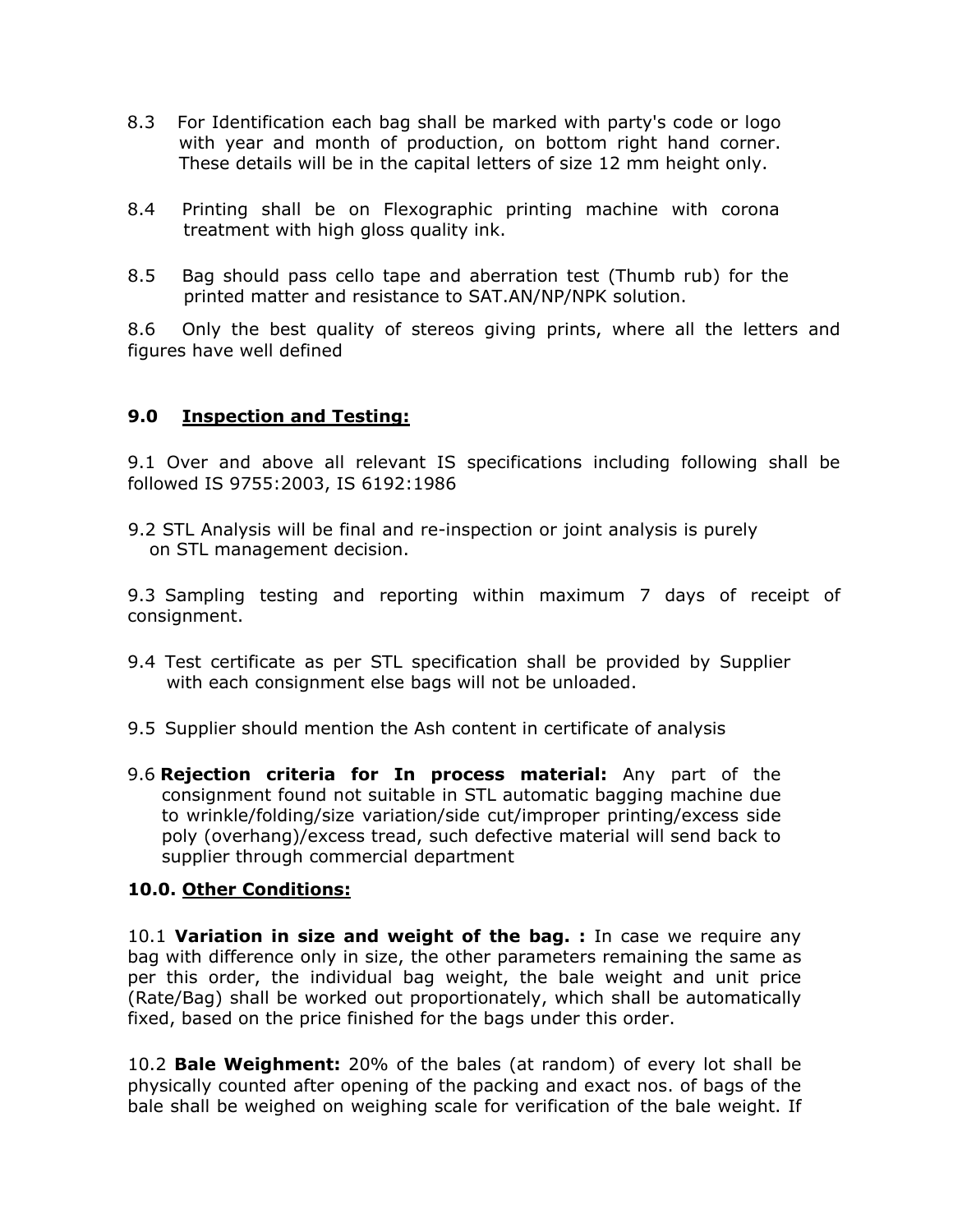the net weight of any of the sampled bales is found below the specification, the entire number of bales in the same lot shall be weighed. The less weight bales shall be **rejected**. In case of bale weight within negative tolerance, the lot shall be subjected to deduction on pro-rata basis.

10.3 **Rejection of lot:** the lots not conforming to STL specifications and terms and conditions mentioned in the order shall be normally rejected. The seller has to replace the rejected lots free of cost. To avoid rejections, the seller has to inspect the quality of bags before dispatches.

10.4 Rejected consignment shall be returned to party after defacing the bags by STL. Seller shall arrange for removal of such bags within 21 days, failing which STL may arrange for disposal of such bags in whichever way it deems fit without any liability or compensation thereof to the seller.

10.5 If three consecutive consignment will reject by QC/User team then supplier will be blocked/Re-audited by cross functional team of STL/DFPCL.

10.6 **Shortage Assessment:** The bags will be counted at random from sampled bales and average of number of bags found short in the counted bales shall be assumed as the average shortage in the lot and proportionate deduction shall be made from suppliers' invoice.

 10.7 Signed dispatch checklist will be available along with each consignment. Supplier shall ensure that this document must be carried along with consignment during dispatch.

 10.8 If any major changes with Raw Material / Machine / Site, then Supplier will start manufacturing process and supplies after clearance by STL only.

## **11.0 Other Terms & Condition**

1. BAGS TO BE SUPPLIED AS PER SCHEDULE FURNISHED TO YOU.

2. INSPECTION OF BAGS AT OUR END IS FINAL AND BINDING ON YOU.

3. NO EXCESS QUANTITY TO BE SUPPLIED THAN ORDERED QUANTITY.

4. BAGS TO BE SUPPLIED BY YOU SHOULD AS PER APPROVED REVISED ARTWORK AND SPECIFICATIONS ALREADY PROVIDED TO YOU. BAGS SHOULD BE SUPPLIED FREE FROM WRINKLES AND FOLDINGS IN ANY PORTIONS.

5. RATES ARE VALID TILL COMPLETION OF ORDERED QUANTITY, INSPITE OF CHANGE IN RIL POLYMER PRICE LIST

6. COA SHOULD BE SEND ALONGWITH EACH SUPPLY.

7.IN PROCESS REJECTION OF BAGS AT YOUR END DURING MANUFACTURING AND PRINTING PROCESS SHOULD BE DISPOSED/SCRAPPED BY DFACING CROSS MARK BYPAINT ON PRINTED ARTWORK SIDE AT YOUR END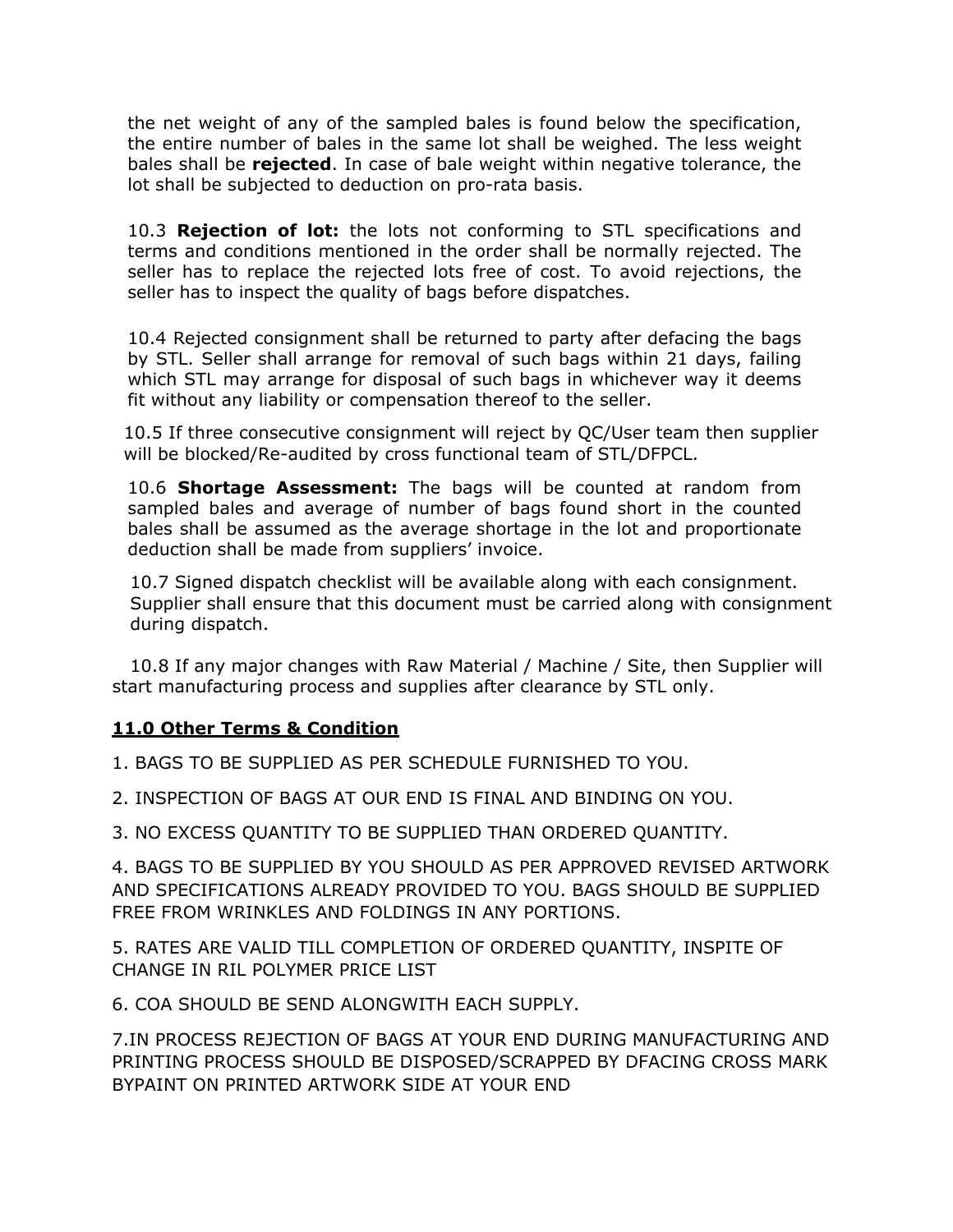8. SPECIFICATION SHEET OF BAGS SHALL BE PROVIDED SEPERATELY THROUGH EMAIL.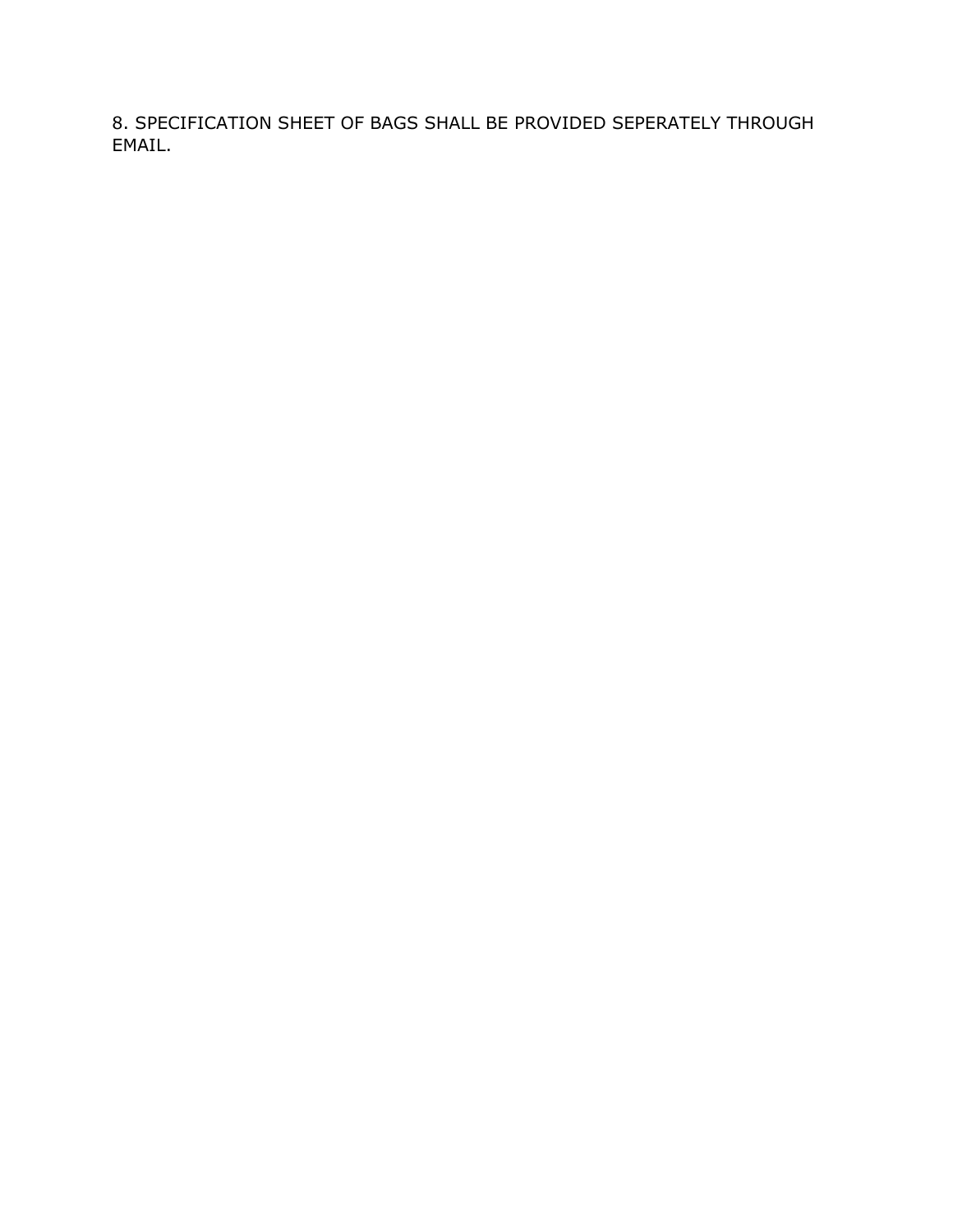(On Contractor's letterhead)

#### **GENERAL INFORMATION:**

1. Name & address of the Tenderers Firm / Company: \_\_\_\_\_\_\_\_\_\_\_\_\_\_\_\_\_\_\_\_\_\_\_\_\_\_\_\_\_ 2. Office Telephone No.: \_\_\_\_\_\_\_\_\_\_\_\_\_\_\_\_\_\_\_\_\_\_\_\_\_\_ 3. Office Fax No.: \_\_\_\_\_\_\_\_\_\_\_\_\_\_\_\_\_\_\_\_\_\_\_\_\_\_ 4. Year of Establishment: **All any of Establishment**: 5. Constitution of the Firm: Proprietorship/Partnership/Pvt. Ltd./ LLP/ Pub Ltd. Co./ Co-operative. 6. Name, Address of Partner / Directors: \_\_\_\_\_\_\_\_\_\_\_\_\_\_\_\_\_\_\_\_\_\_\_\_\_\_\_ 7. Name of contact person: \_\_\_\_\_\_\_\_\_\_\_\_\_\_\_\_\_\_\_\_\_\_\_\_\_\_\_\_\_\_\_ 8. Telephone no. of contact person: Office \_\_\_\_\_\_\_\_\_\_\_\_\_\_\_\_\_\_\_\_\_\_\_\_\_ Residence \_\_\_\_\_\_\_\_\_\_\_\_\_\_\_\_\_\_\_\_\_\_\_ Mobile \_\_\_\_\_\_\_\_\_\_\_\_\_\_\_\_\_\_\_\_\_\_\_\_\_ 9. Name & Designation of Authorized Signatory: \_\_\_\_\_\_\_\_\_\_\_\_\_\_\_\_\_\_\_\_\_\_\_\_\_\_\_\_\_\_\_ 10. Details of sister concerns a) Name & Address: b) Activities engaged in by Sister Concern: c) Names, Addresses & Telephone Nos. of Proprietors/Directors/Partners of Sister concerns.

(Signature of the Contractor & Seal)

(On Contractor's letterhead)